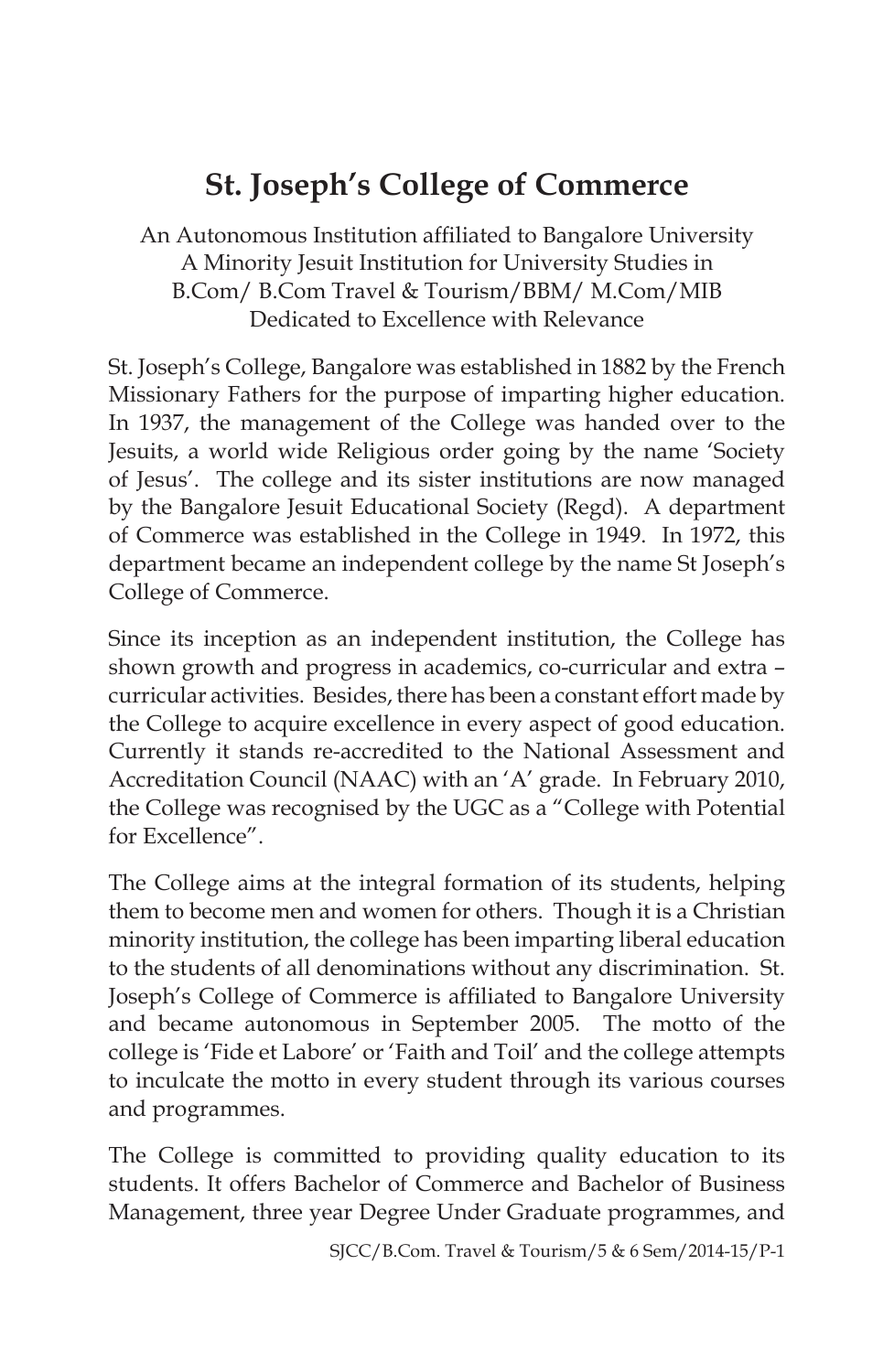Master of Commerce and Master of International Business, two year Post Graduate programmes. Highly qualified staff members, excellent infrastructure of the college like spacious classrooms, a good library and computer lab facilities helps to promote academic excellence.

# **Goals Of The B.Com Course**

- 1. To provide conceptual knowledge and application skills in the domain of Commerce studies.
- 2. To provide knowledge and skills in almost all areas of business to be able to meet expectations of business and to handle basic business tasks, thus equipping a student to take up entry – level jobs in different sectors of commerce, trade and industry.
- 3. To sharpen the students' analytical and decision making skills.
- 4. To develop the students with professional and academic inputs to adapt to the requirements of the changing travel, tourism and hospitality industry.
- 5. To facilitate students to acquire skills and abilities to become competent and competitive in order to be assured of good careers and job placements.
- 6. To develop entrepreneurial abilities and managerial skills in students so as to enable them to establish and manage their own business establishments effectively.

# **I. ELIGIBILITY FOR ADMISSION :**

Candidates who have completed the Two year Pre – University course of Karnataka State or its equivalent are eligible for admission into this course.

# **II. DURATION OF THE COURSE:**

The course of study is 3 years of Six Semester. A candidate shall complete his/her degree within six (6) academic years from the date of his/her admission to the first semester.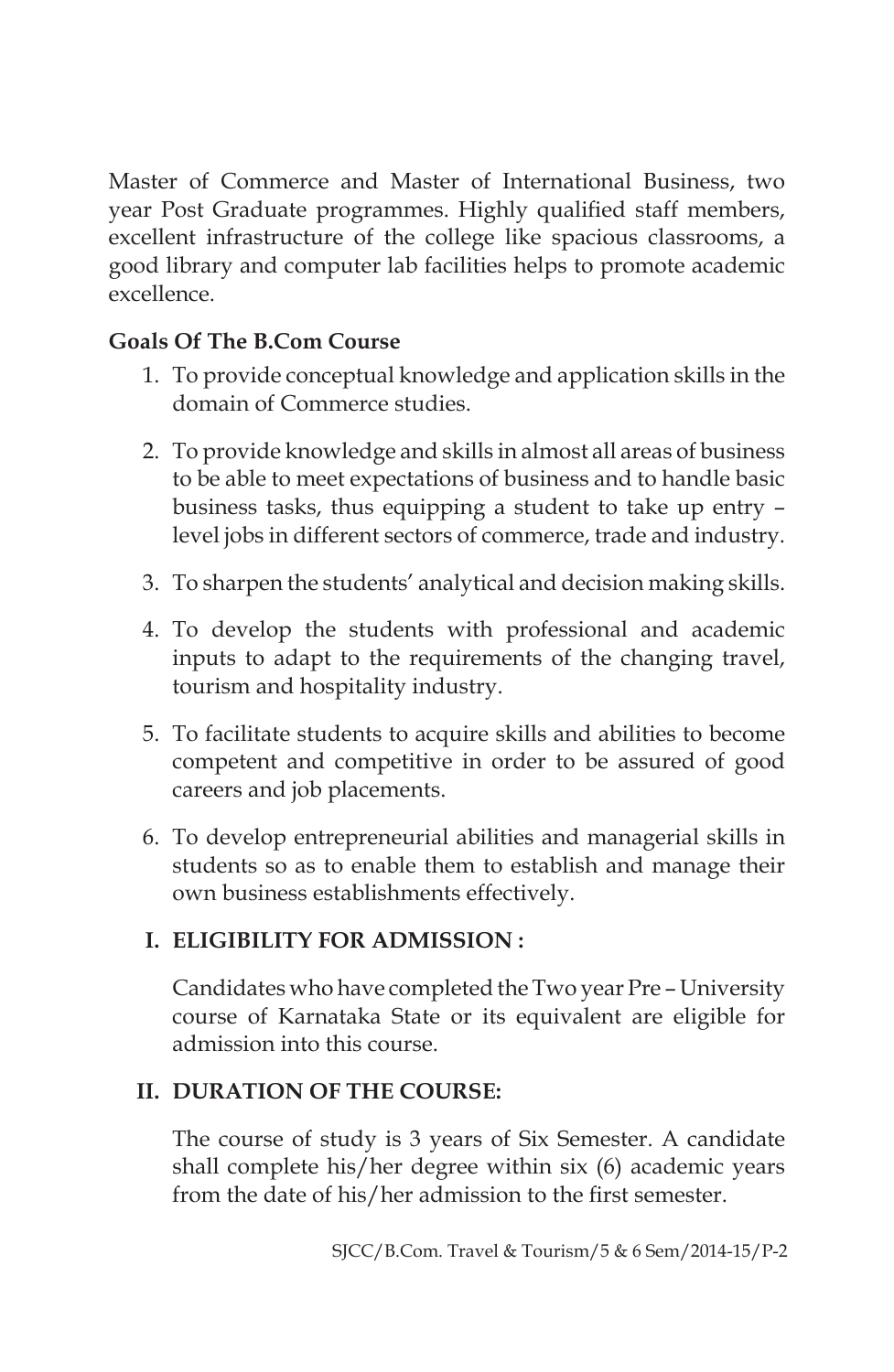### **III. MEDIUM OF INSTRUCTION:**

The medium of instruction shall be English.

### **IV. ATTENDANCE:**

- a. A student shall be considered to have satisfied the requirement of attendance for the semester, if he/she has attended not less than 75% in aggregate of the number of working periods in each of the subjects compulsorily.
- b. A student who fails to complete the course in the manner stated above shall not be permitted to take the end semester examination.

# **V. COURSE MATRIX:**

Refer page no 7

# **VI. TEACHING AND EVALUATION:**

M.Com/MBA/MFA/MBS graduates with B.Com, B.B.M &BBS as basic degree from a recognized university are only eligible to teach and to evaluate the subjects including part – B subjects of V and VI semesters (excepting languages, compulsory additional subjects and core Information Technology related subjects) subjects mentioned in this regulation. Languages and additional subjects shall be taught by the graduates as recognized by the respective board of studies.

# **VII. CONTINUOUS INTERNAL ASSESSMENT AND SUBMISSION:**

#### **CONTINUOUS INTERNAL ASSESSMENT (CIA):**

Internal assessment for each course is continuous, and dates for each test are notified well in advance. The HOD of each department coordinates the Internal Assessment procedure. The Continuous Internal Assessment test commences after 3 weeks from the start of the semester. All answer scripts of CIA are returned to the students.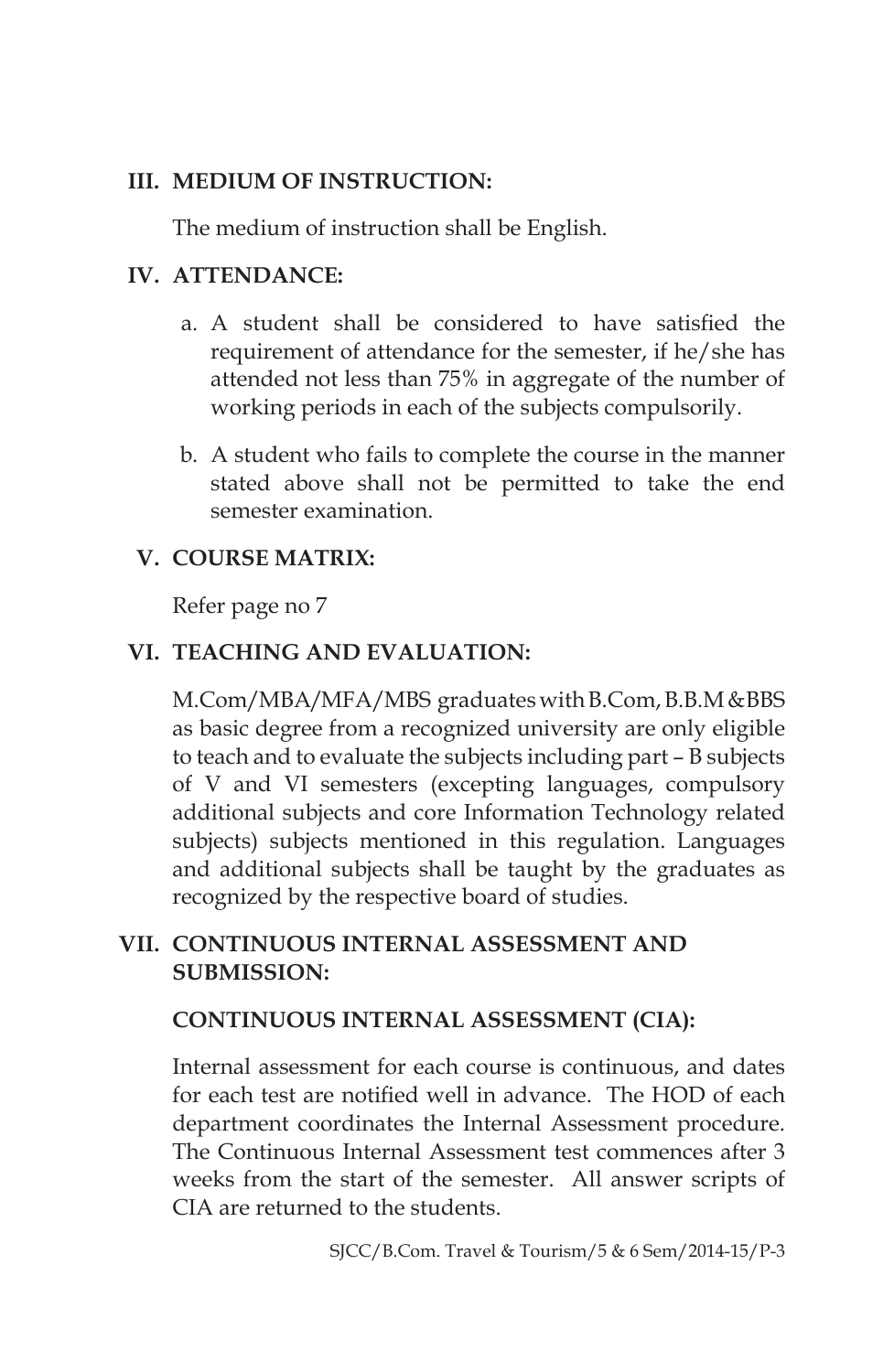CIA consists of the following:

| S1.No. | <b>Internal Assessment for 50 Marks</b>                                                           | Weightage |  |
|--------|---------------------------------------------------------------------------------------------------|-----------|--|
| 1.     | Unit Test/Snap Test/ Surprise Test/Quiz                                                           | 10 marks  |  |
| 2.     | Assignment/Presentation/Project/<br>Research article/Seminar*                                     | 10 marks  |  |
| 3.     | <b>Written Test:</b><br>There is one mid-term test of 90 minutes in<br>each subject per semester. | 30 marks  |  |

#### **Note:**

*The student has to appear for all the components of the Continuous Internal Assessment.*

\*For sports sudents 10 marks of the C.I.A. will be evaluated by the Director of sports.

Each Teaching faculty is required to maintain a record of the Continuous internal Assessment marks and make entries of the same in the ERP software.

#### **VIII. END SEMESTER EXAMINATION:**

The End Semester Examination will be conducted at the end of each semester. The duration and maximum marks for the End Semester Examination is 3 hours and for 100 marks. At the time of publishing the results the weightage will be out of a maximum of 50 marks.

# **IX. MINIMUM FOR A PASS:**

An UG student has to get a minimum of 40% marks in each subject in the ESE and 40% aggregate. The aggregate for a pass in each subject is 40% which includes CIA & ESE. The minimum CGPA to qualify for the B.Com degree is 2.00 and a pass in all subjects.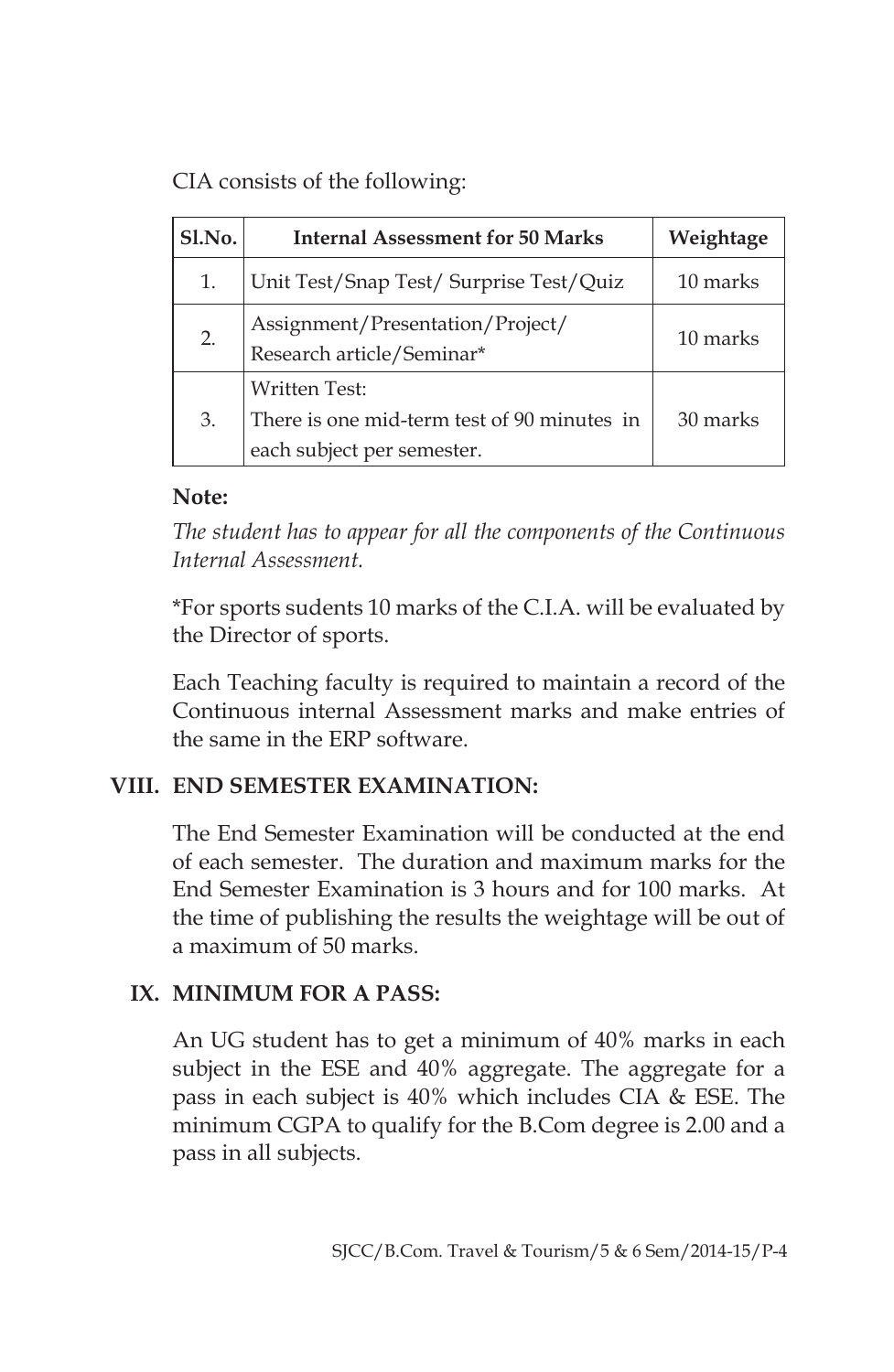# **X. CLASSIFICATION OF SUCCESSFUL CANDIDATES:**

# **GRADING SYSTEM**

The modalities and operational details of the Grading/ credit system are as follows.

- 1. Papers are marked in the conventional way for 100 marks.
- 2. The Percentage obtained by a student is multiplied by the standard grade to obtain the Product.
- 3. The Total of the Products of all the subjects is divided by the total of all the Credits. This gives the average grade point.
- 4. For the sake of more common understanding the weighted average is then converted into grades as follows:

| Percentage | Grade | Grade<br><b>Points</b> | Interpretation | Nomenclature       |  |
|------------|-------|------------------------|----------------|--------------------|--|
| 80 & above | Ω     | 6                      | Distinction    | First Class with   |  |
|            |       |                        |                | Distinction        |  |
| $70 - 79$  | $A+$  | 5                      | Excellent      | <b>First Class</b> |  |
| $60 - 69$  | A     | 4                      | Good           | <b>First Class</b> |  |
| $50 - 59$  | B     | 3                      | Average        | Second Class       |  |
| $40 - 49$  | C     | $\mathcal{P}$          | Satisfactory   | Pass Class         |  |
| Below 40   | RA    | 0                      | To Re-Appear   | Fail               |  |

**THE GRADE CHART**

**Total Points = Credits x Grade obtained.**

**CGPA = Total Grade Points ÷ Total Credits.**

The Minimum CGPA to qualify for the B.Com. degree is **2.00** and **a pass in all subjects.**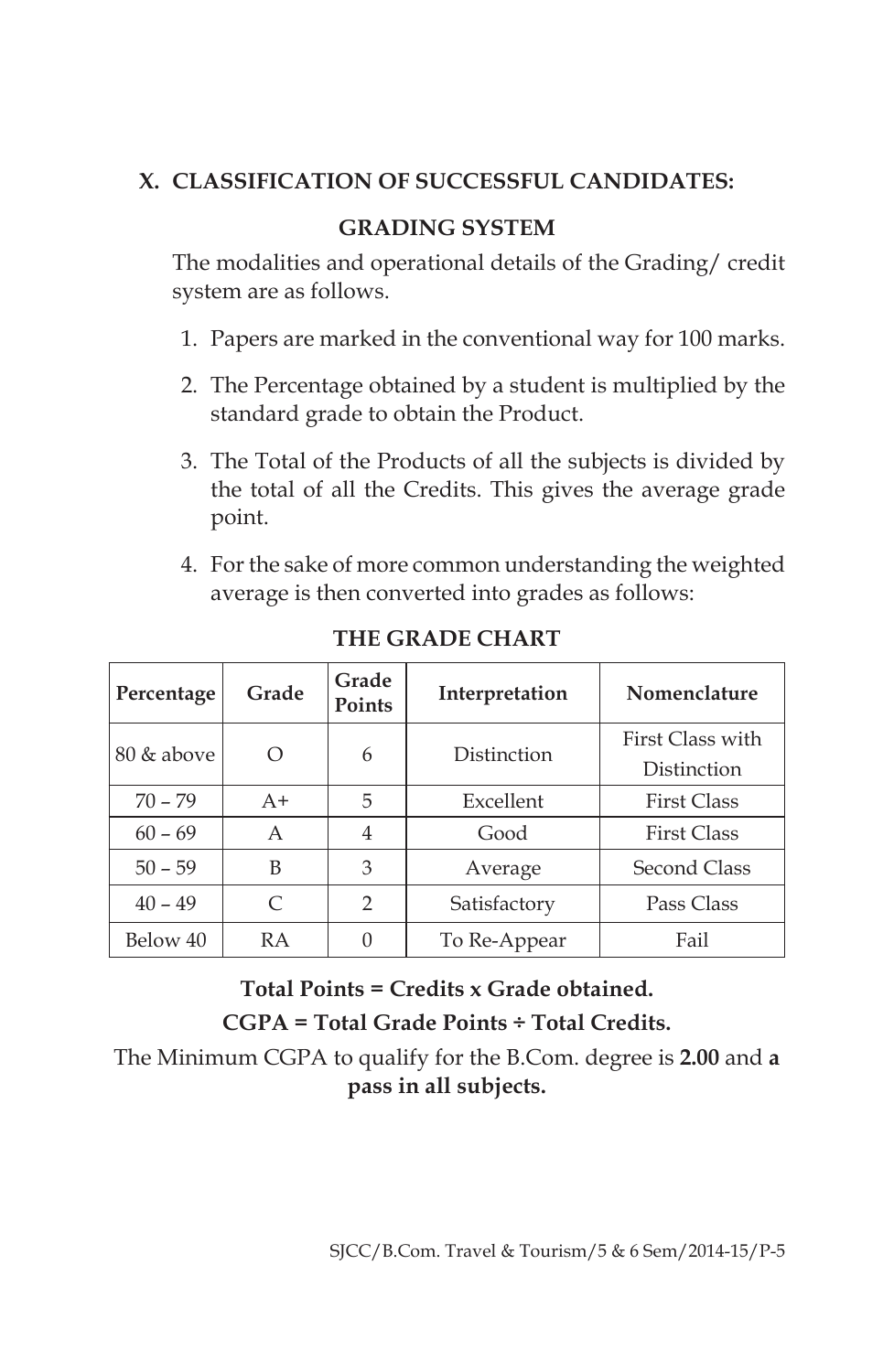### **XI. PATTERN OF QUESTION PAPER:**

#### **Question Paper Pattern: (3 Hours duration, Max. Marks: 100)**

| Section-A                         | Conceptual / Multiple<br>Choice / Objective Type | $2$ marks $\times$ 10 questions | 20 Marks  |
|-----------------------------------|--------------------------------------------------|---------------------------------|-----------|
| Section-B<br>Analytical Questions |                                                  | 5 marks $\times$ 4 questions    | 20 Marks  |
|                                   | <b>Section -C</b> Essay Questions                | 15 marks $\times$ 3 questions   | 45 Marks  |
| Section -D                        | Compulsory question/<br>Case study               | 15 marks $\times$ 1 questions   | 15 Marks  |
|                                   |                                                  | <b>Total</b>                    | 100 Marks |

# **XII. REVALUATION, RETOTALING and IMPROVEMENT:**

There is provision for **Revaluation, Re-totalling and Improvement** within two weeks of the publication of the results.

**Revaluation:** Only a student who has scored a minimum of 25% marks in the ESE is eligible to apply for **revaluation.** The application has to be submitted to the office of the COE within 3 weeks of the publication of the semester results. Fifty percent of the fee will be refunded to the candidate if the candidate on revaluation obtains fifteen or more marks than what was scored in the previous exam. If the student scores more than twenty additional marks on revaluation, the entire fee will be returned. An External Examiner who was not part of the Board of Examiners for the regular valuation will value such papers. After revaluation, the **higher of the two marks** shall be awarded to the student.

 **Re Totalling:** There is also provision for **re-totalling** of marks if the application is made within 3 weeks of the publication of results with the prescribed fee.

 **Provision for Improvement:** A candidate, who desires to improve his /her End Semester Examination marks, has to first withdraw his/her original End Semester Examination marks. The student will be awarded whatever marks he/she obtains in the later appearance even if they are less than the marks awarded previously.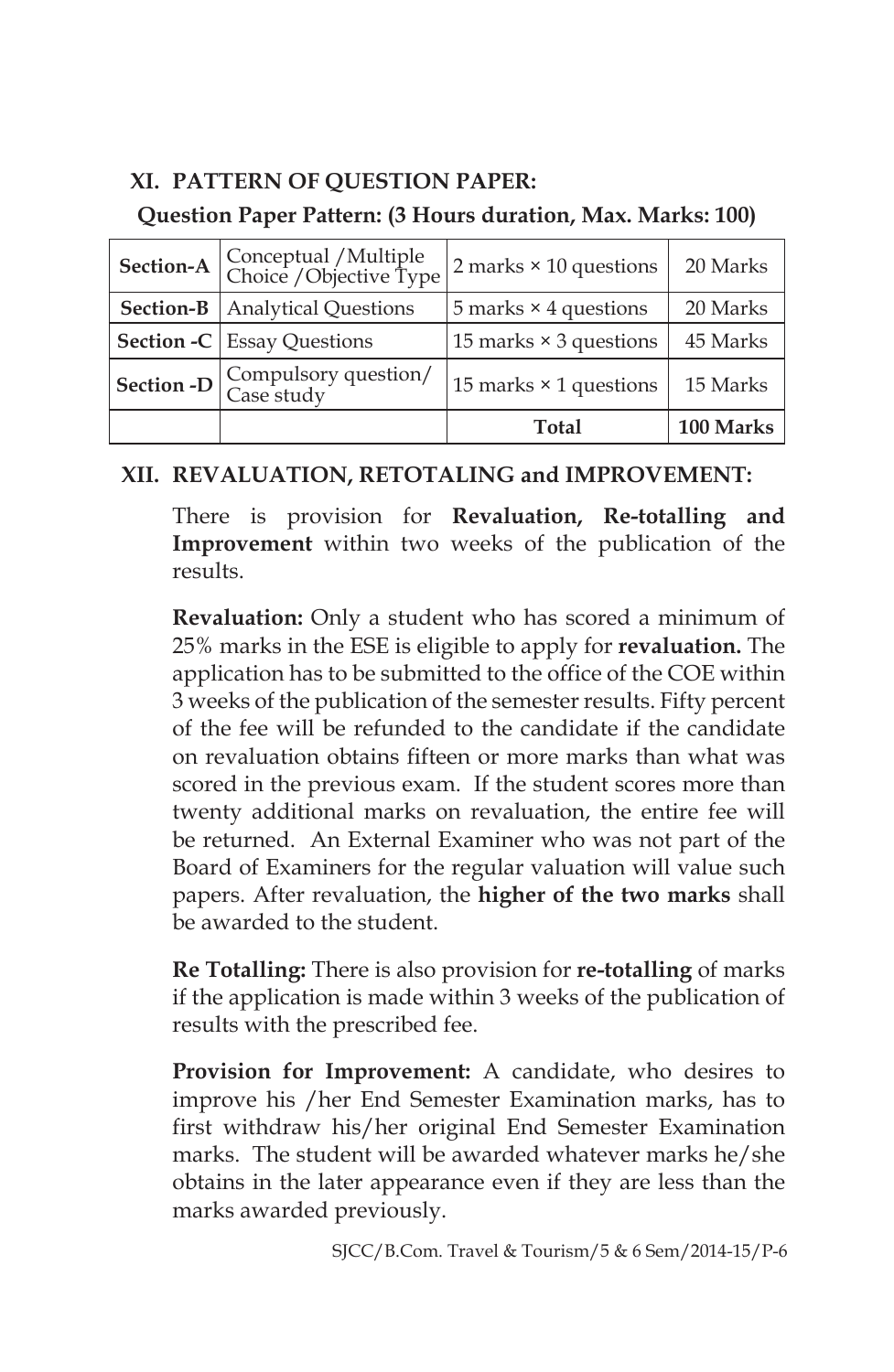# **B.COM – TRAVEL & TOURISM COURSE STRUCTURE SEMESTER SCHEME OF EXAMINATION**

#### **CORE SUBJECTS SEMESTER – V**

| Subject<br>Code                   | Title of the Paper                                   | Lecture<br>Hrs per<br>week | <b>Marks</b> |            | Total<br><b>Marks</b> | Grade/<br><b>Credits</b> |
|-----------------------------------|------------------------------------------------------|----------------------------|--------------|------------|-----------------------|--------------------------|
|                                   |                                                      |                            | <b>CIA</b>   | <b>ESE</b> |                       |                          |
| C <sub>2</sub> 12 501             | Taxation - I                                         | 04                         | 50           | 50         | 100                   | 04                       |
| C <sub>2</sub> 12 50 <sub>2</sub> | Management<br>Accounting                             | 04                         | 50           | 50         | 100                   | 04                       |
| C <sub>2</sub> 12 503             | Principles & Practice<br>of Banking and<br>Insurance | 04                         | 50           | 50         | 100                   | 04                       |
| C <sub>2</sub> 12 504             | Organisational<br>Behaviour                          | 04                         | 50           | 50         | 100                   | 04                       |
| C <sub>2</sub> 12 505             | Elective – Paper I                                   | 04                         | 50           | 50         | 100                   | 04                       |
| C <sub>2</sub> 12 506             | Elective – Paper II                                  | 04                         | 50           | 50         | 100                   | 04                       |
|                                   | Total                                                | 24                         | 300          | 300        | 600                   | 24                       |

### **SEMESTER – VI**

| Subject<br>Code                   | Title of the Paper                                                                  | Lecture<br>Hrs per<br>week | <b>Marks</b> |            | Total<br><b>Marks</b> | Grade/<br>Credits |
|-----------------------------------|-------------------------------------------------------------------------------------|----------------------------|--------------|------------|-----------------------|-------------------|
|                                   |                                                                                     |                            | <b>CIA</b>   | <b>ESE</b> |                       |                   |
| C <sub>2</sub> 12 601             | Taxation - II                                                                       | 04                         | 50           | 50         | 100                   | 04                |
| C <sub>2</sub> 12 60 <sub>2</sub> | Operation Research                                                                  | 04                         | 50           | 50         | 100                   | 04                |
| C <sub>2</sub> 12 603             | <b>Integrated Marketing</b><br>Communication - An<br><b>Advertising Perspective</b> | 04                         | 50           | 50         | 100                   | 04                |
| C <sub>2</sub> 12 604             | Entrepreneurship<br>Development                                                     | 04                         | 50           | 50         | 100                   | 02                |
| C <sub>2</sub> 12605              | Elective – Paper III                                                                | 04                         | 50           | 50         | 100                   | 04                |
| C <sub>2</sub> 12 606             | Elective - Paper IV                                                                 | 04                         | 50           | 50         | 100                   | 04                |
|                                   | Total                                                                               | 24                         | 300          | 300        | 600                   | 24                |
| C <sub>2</sub> 12 607             | Internship / Project<br>Viva Voce                                                   |                            |              |            | 100                   | 02                |

*CIA – Continuous Internal Assessment ESE – End Semester Exam*

SJCC/B.Com. Travel & Tourism/5 & 6 Sem/2014-15/P-7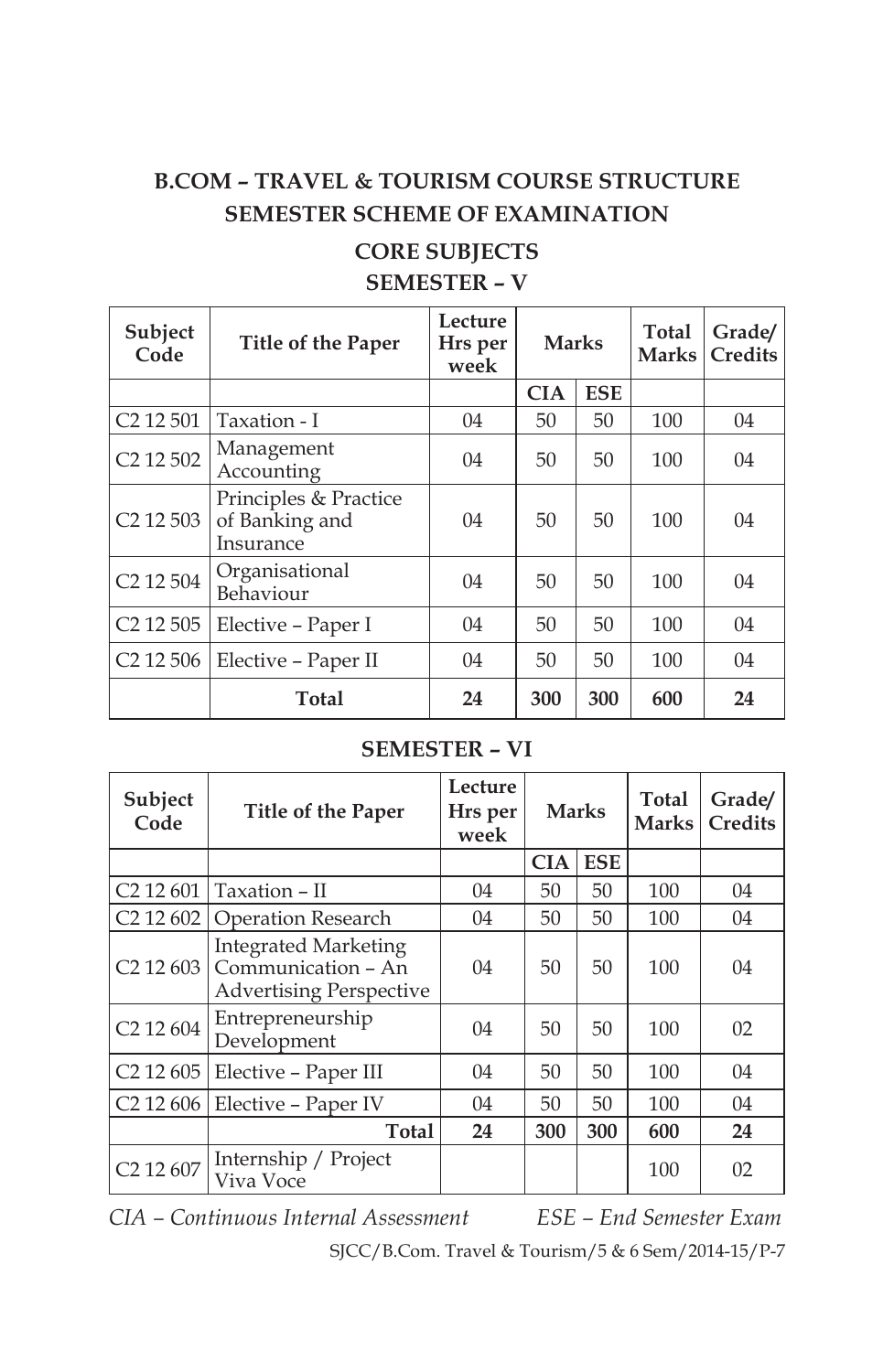# **SEMESTER – V C2 12 501: TAXATION – I**

### **Objective:**

To expose the students to the various important provisions of the Income Tax Act relating to computation of Income of individual assessee only.

#### **Module – 1: Introduction 4 Hrs**

Brief history of Income Tax – Legal Frame work – Cannons of Taxation – Finance Bill – Scheme of Income Tax.

Definition: Assessee – Person – Assessment year – Previous year – Income – Gross Total Income – Total Income (concepts only)

Revenue and Capital (a) Receipts; (b) Expenditure and (c) Losses

#### **Module – 2: Residential Status and Incidence Of Tax 8 Hrs**

Residential status – Resident – Ordinary & Not ordinary and Non-Resident of individual with incidence of tax. HUF & company – Residential status only.

#### Module - 3: Exempted Incomes U/S 10 6 hrs

(Restricted to Individual Assessee) Fully exempted and partly exempted incomes – including problems on House Rent Allowance – Leave Encashment – Commutation of Pension – Death-cum-Retirement benefits – Gratuity – compensation received on termination of the service.

#### **Module – 4: Income from Salary 15 hrs**

Income from Salary – Features of Salary Income – Basic Salary, Allowance - Types – Perquisites – Problems.

#### **Module – 5: Income from House Property 12 hrs**

Introduction – Annual value under different situations (self occupied – Let out – Partly self occupied partly let out – Portion wise and time wise) – Deductions  $(u/s 24)$  – problems.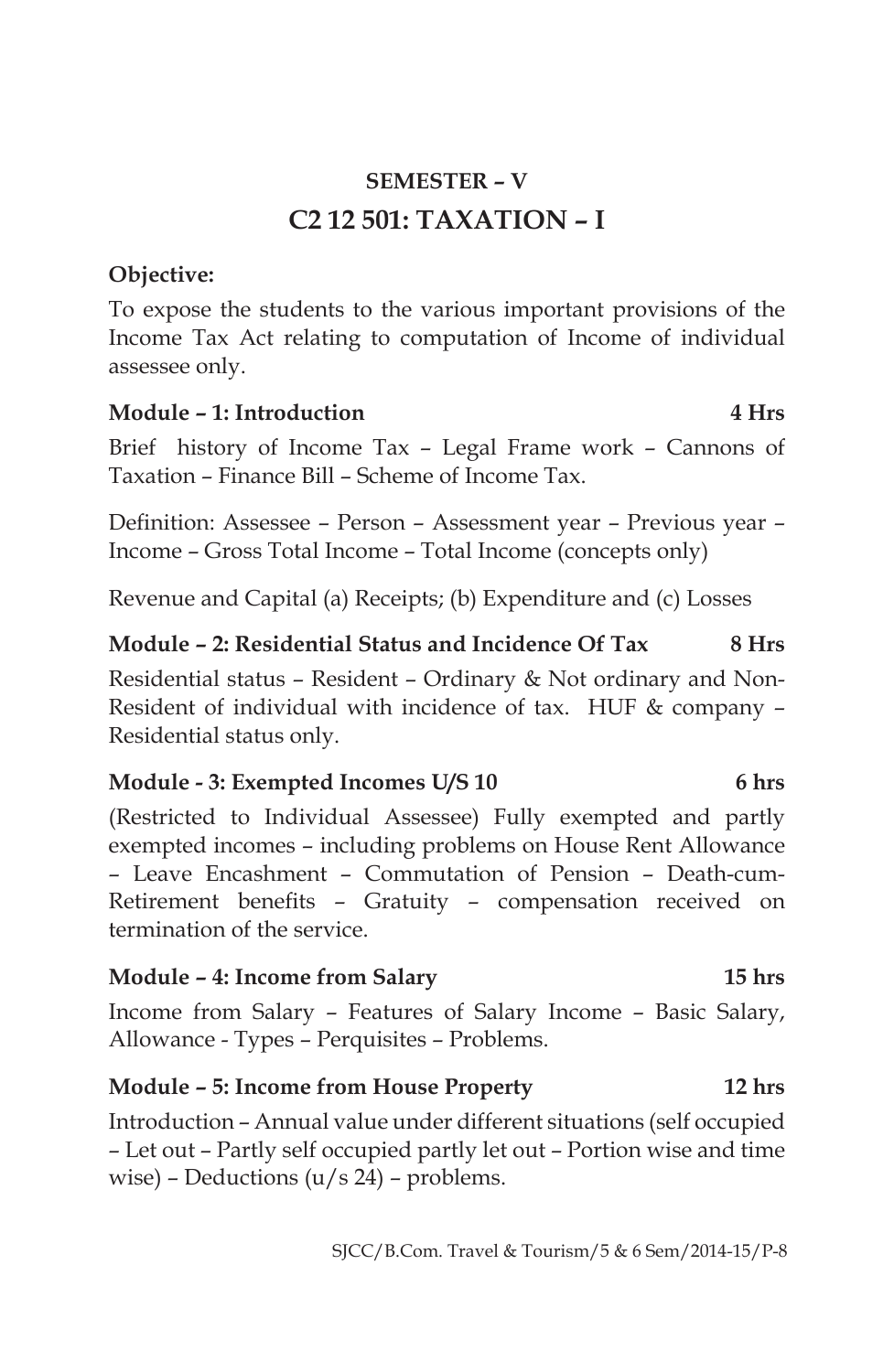#### **Module – 6: Profits and Gains from Business and Profession**

#### **15 Hrs**

Meaning of business, profession, profits of business or profession, features of assessment of profits and gains, rules for adjustment of profit and loss account, Depreciation u/s 32. Problems on business relating to sole trader only and problems on profession relating to Doctor, Advocate, and Chartered Accountant.

### **Skill Development:**

*(These activities are only indicative, the Faculty member can innovate)*

- 1. Form No. 49A (PAN) and 49B.
- 2. Filling of Income Tax Returns.
- 3. List of enclosures to be made along with IT returns (with reference to salary & H.P).
- 4. Preparation of Form-16.
- 5. Computation of Income Tax and the Slab Rates.
- 6. Computation of Gratuity.
- 7. Chart on perquisites.
- 8. List of enclosures to be made along with IT returns (with reference to salary and house property incomes)

#### **Books For Reference:**

- v *B. B. Lal: Direct Taxes, Konark Publisher (P) Ltd.*
- v *Bhagwathi Prasad: Direct Taxes Law and Practice, Wishwa Prakashana.*
- **\*** *Dinakar Pagare: Law and Practice of Income Tax, Sultan Chand and Sons.*
- v *Dr. Girish Ahuja & Dr. Ravi Gupta: Income Tax.*
- v *Dr. Mehrotra & Dr. Goyal: Direct Taxes Law and Practice, Sahitya Bhavan Publication.*
- **❖** *Dr. Vinod K. Singhania: Direct Taxes Law and Practice, Taxmann Publication.*
- v *Gaur & Narang: Income Tax.*

SJCC/B.Com. Travel & Tourism/5 & 6 Sem/2014-15/P-9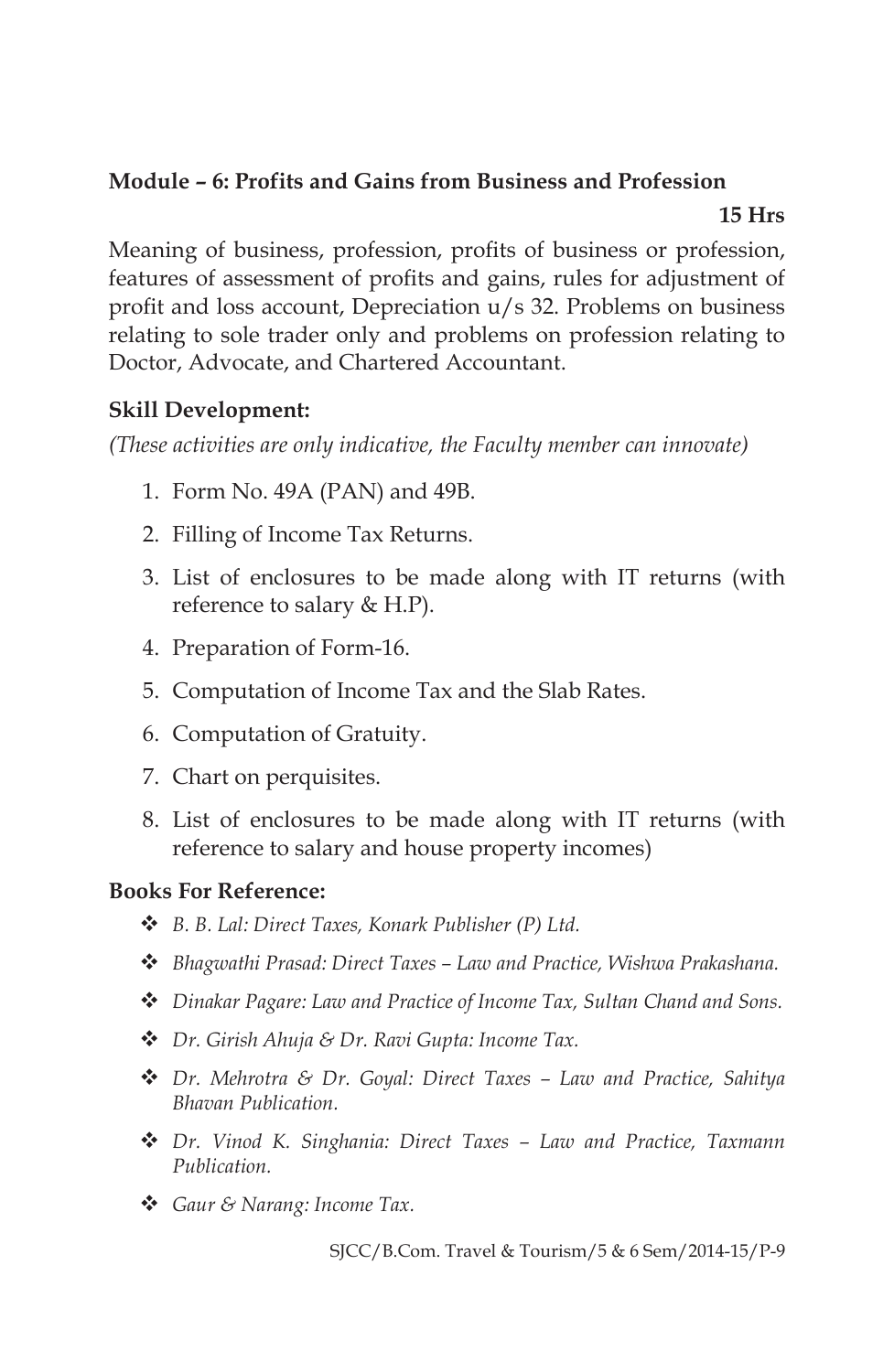- To enable the students to understand the importance of analysis and interpretation of Financial Statements,
- To equip the students with the skills to prepare various types of analytical statements and to help students to prepare management reports for decision making.

#### **Module – 1 : Introduction 6 Hrs**

**Objective:**

Meaning – Nature and Scope of Management Accounting – Relationship between Financial Accounting – Cost Accounting and Management Accounting – Role of Management Accountant in the Present Scenario.

#### **Module – 2: Financial Statement Analysis 8 Hrs**

Meaning and concept of Financial Analysis – Types of Financial Analysis – Methods of Financial Analysis – Problems on Comparative statements – Common Size statements – Trend Analysis.

#### **Module – 3: Ratio Analysis 12 Hrs**

Meaning – Utility and limitations – Classification of Ratios – Calculation and interpretation of Solvency – Turnover – Profitability & Liquidity ratios.

#### **Module – 4: Funds Flow Analysis 12 Hrs**

Meaning – Concept of Fund and Funds Flow Statement – Uses and significance of fund flow Statement – Procedure for preparing FFS – Schedule of changes in working capital – Statement of sources and application of funds.

#### **Module – 5: Cash Flow Analysis 12 Hrs**

Meaning And Concept – Comparison Between Fund Flow and Cash Flow Statements – Uses and significance of CFS – Preparation of Cash Flow Statement as per Accounting Standards.

# **SEMESTER – V C2 12 502: MANAGEMENT ACCOUNTING**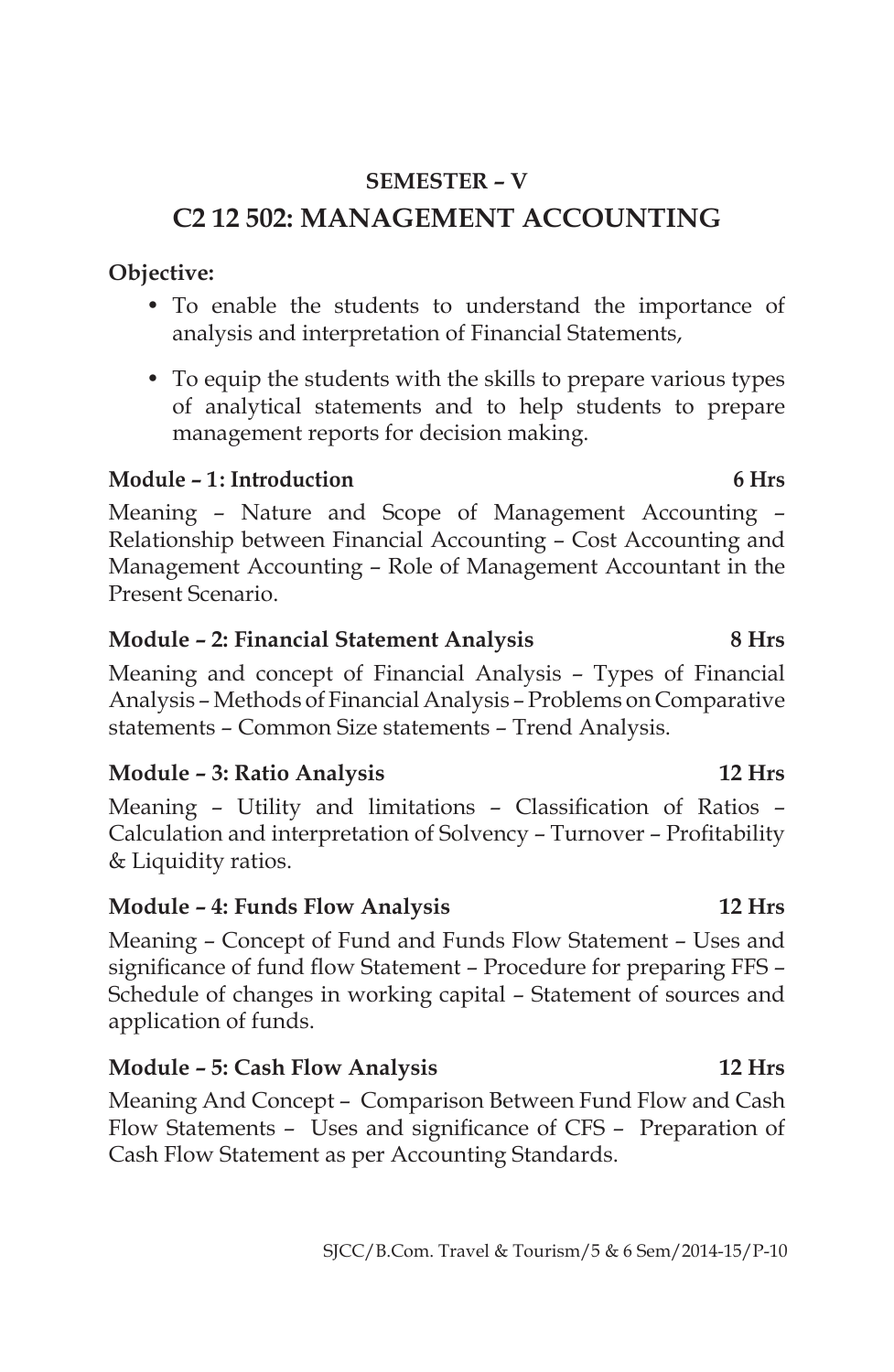#### **Module – 6: Budgetary Control 10 Hrs**

Meaning – Need – Objectives and Functions – Advantages and Limitations – Classification – Preparation of Cash, Sales and Flexible Budget only.

### **Skill Development:**

*(These activities are only indicative, the Faculty member can innovate)*

- 1. Collection of Financial Statements of any one organization for two years.
- 2. Calculation of ratios based on the above financial statement: Profitability ratios – Gross Profit ratio, Net Profit ratio, ROCE, Current Ratio, Liquid Ratio.
- 3. Preparation of Funds Flow/Cash Flow Statements with imaginary figure as per Accounting Standards.
- 4. Draft an imaginary Management Report.
- 5. Preparation of trend charts of a company of your choice.

- v *Dr . S. N. Maheswari: Management Accounting.*
- v *I. M. Pandey: Management Accounting.*
- v *J. Made Gowda: Management Accounting.*
- v *Jain & Narang: Cost and Management Accounting.*
- v *M. A. Sahab: Management Accounting.*
- v *Prabhakara Rao: Management Accounting.*
- v *R. S. N. Pillai & Bagavathi: Management Accounting.*
- v *Sharma & Shashi Gupta: Management Accounting.*
- v *Vinayakam: Management Accounting Tools and Techniques*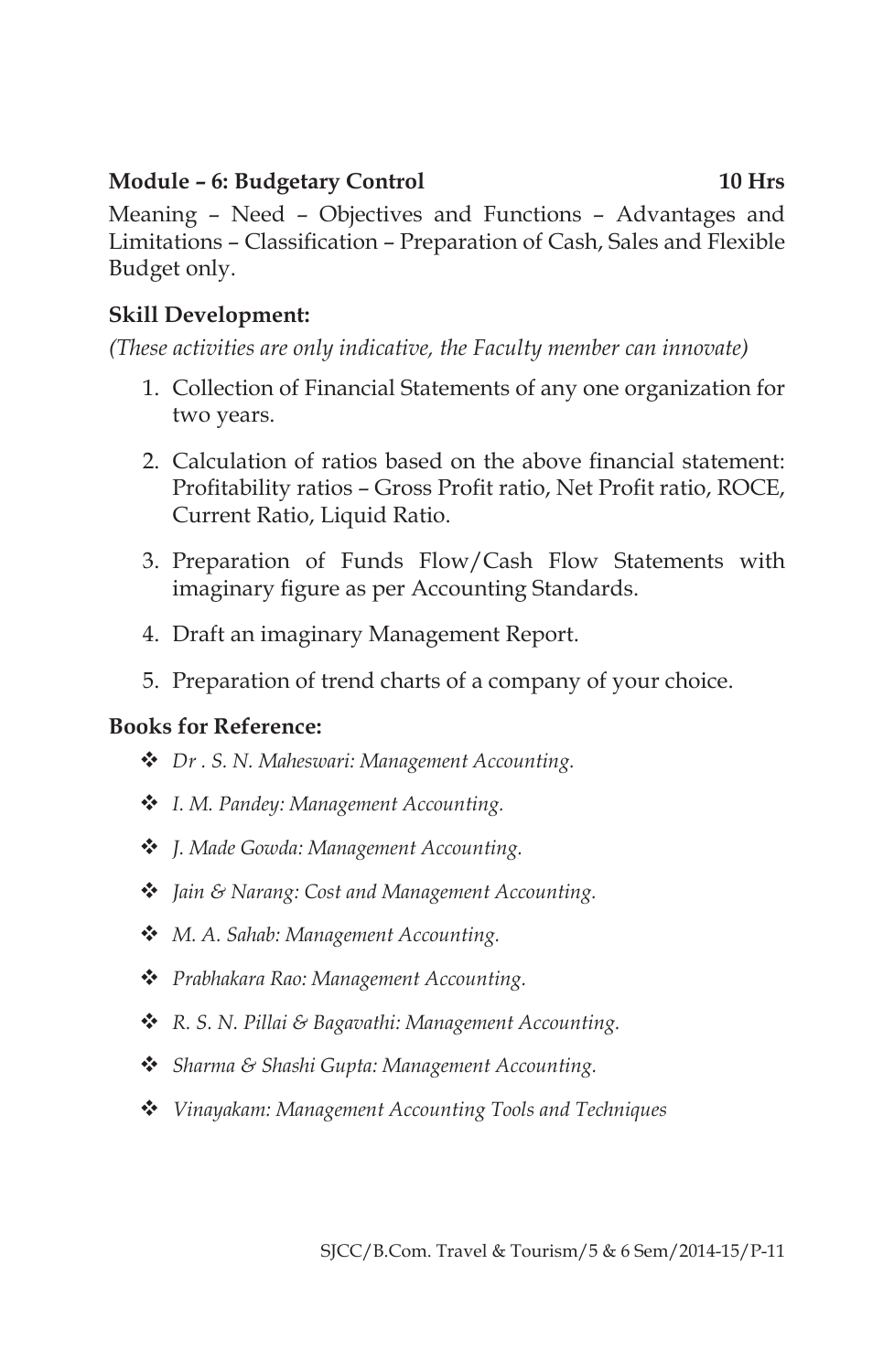### **SEMESTER – V**

# **C1 12 503: PRINCIPLES AND PRACTICES OF BANKING AND INSURANCE**

#### **Objectives:**

- To acquaint students about the Indian Banking system and Insurance Industry.
- To inculcate skills and help acquire functional knowledge about banking essential in negotiating and interacting with Bankers.
- To sensitize and create awareness about the recent and emerging trends and advancements in the field of banking and Insurance.

#### **PART A: BANKING**

#### **Module – 1: Classification of Banks 8 Hrs**

Regulatory Authority-RBI Quantitative and qualitative credit control measures (in detail)

Functions of Commercial banks, Classification of Banks, Types of Banks- Branch, Module, Investment (Development), Universal (Mixed) Banking.

#### **Module - 2: Negotiable Instruments 10 Hrs**

Essential Characteristics of Negotiable Instruments, Promissory note, Bills of Exchange, Cheque- (meaning and features), Travelers' cheque and its importance. Bearer cheques, Crossed cheques, Types of Crossing and Opening of Crossing, Demand draft, Parties to a Negotiable Instrument.

#### **Module - 3: Paying and Collecting Banker 5 Hrs**

Precautions to be taken by a Paying banker, Suitable replies to dishonored cheques. Conversion by Collecting banker, Duties of Collecting banker.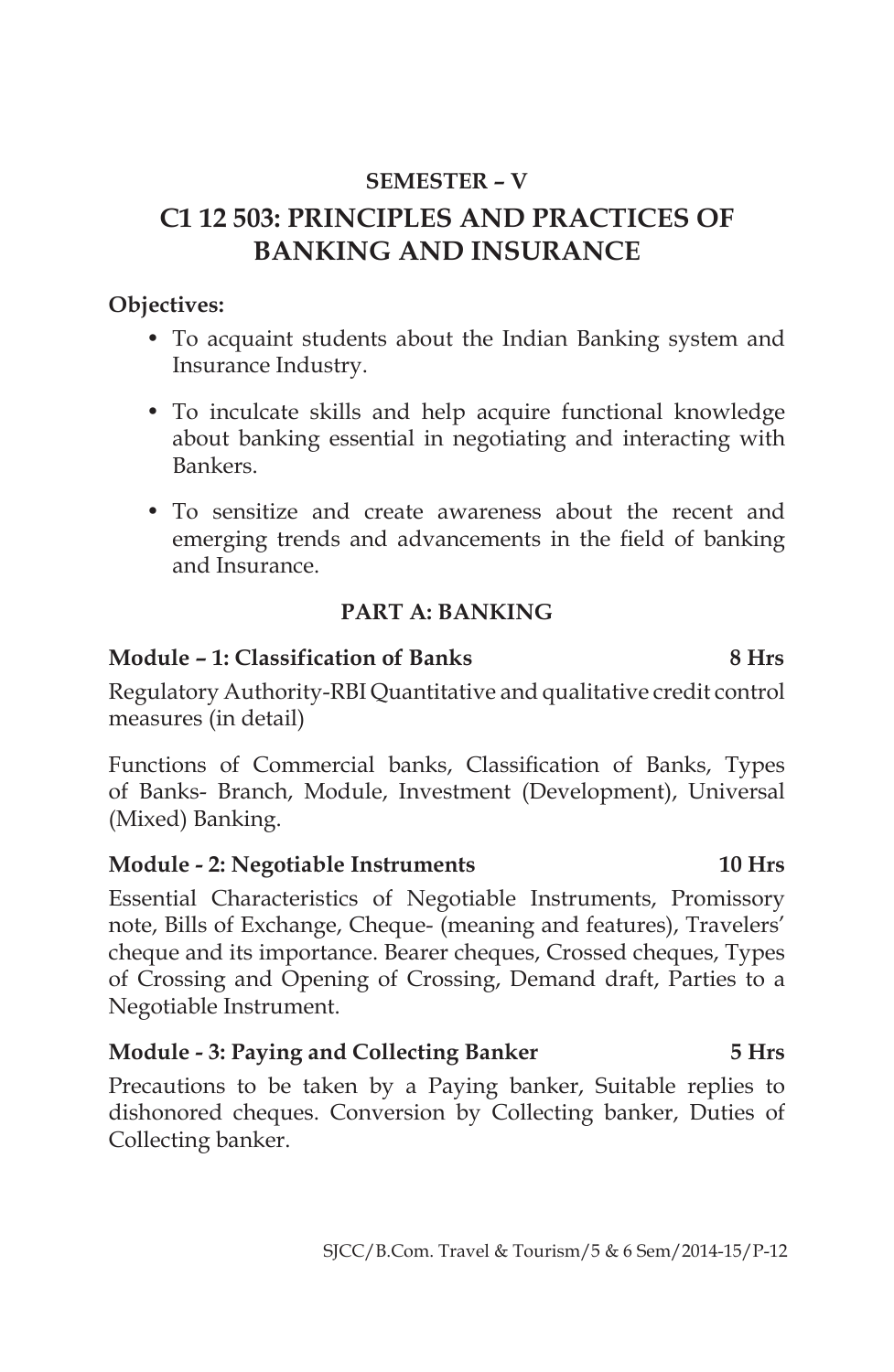### **Module-4: Principles of Bank Lending 8 Hrs**

Principles of sound lending, Modes of creating charge (Lien, Pledge, Hypothecation, Mortgage and its types, Assignment). Non - Performing Assets.

### **Module – 5: Latest trends in Banking 5 Hrs**

Internet banking-Mobile banking-Travel cards- Total branch computerization-Centralized banking- Electronic fund transfer-RTGS - Electronic money- E- cheques.

#### **PART – B: INSURANCE**

### **Module –6: Introduction to Insurance 12 Hrs**

Evolution and features of insurance (life and general) - Principles of insurance- Classification of life insurance policies-General insurance – Policies (meaning & type) Double insurance and Reinsurance – Meaning –– Special terminologies related to insurance – Insurable interest, Ceding company, Insurer, Insured, Peril, Hazard, Bank assurance.

#### **Module –7: Risk management and control 4 Hrs**

The concept of risk – Uncertainty –Types of risks – Underwriting – Meaning – process of underwriting of policies.

#### **Module –8: Insurance agent and Travel Insurance 8 Hrs**

Meaning – Types of agents – Eligibility to register as an agent – Qualification – rights – Duties / functions – Travel Insurance and Types of travel insurance coverage.

# **Skill Development:**

*(These activities are only indicative, the Faculty member can innovate)*

- 1. List latest customer services offered by at least 2 banks of your choice.
- 2. Prepare a project report for obtaining bank loans for study abroad.
- 3. List online services available for a tourist from banks and insurance companies.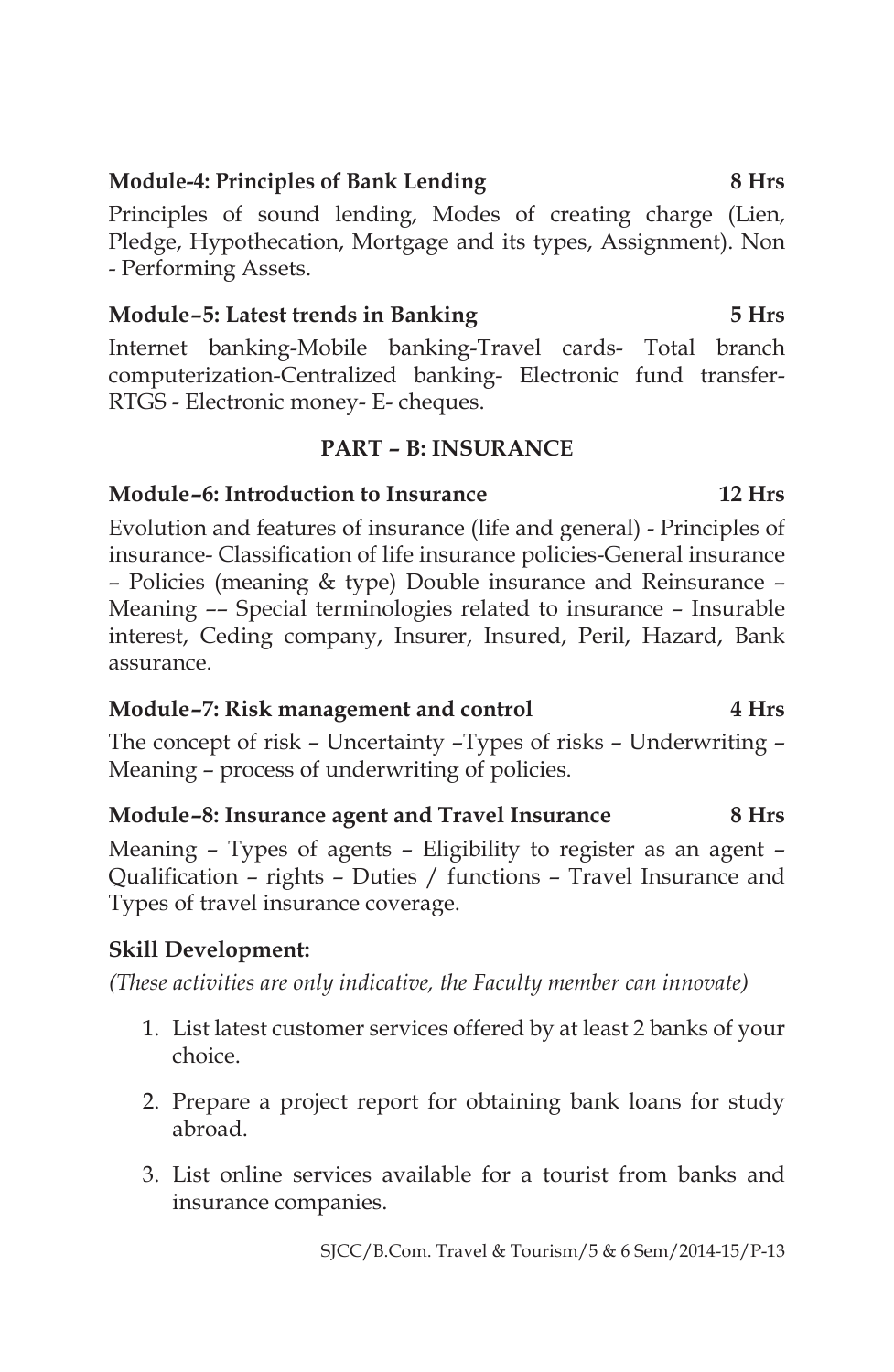- 4. List any two new policy offers for a tourist from private insurance companies.
- 5. Visit a bank and collect the specimen slips of account opening form, pay in slip, traveller's cheque and money transfer slip.

- v *Sundaram& Varshney: Theory & Practice of Banking.*
- v *Maheswari & Paul. R. R: Banking Theory and Law and Practice.*
- v *Shekar & Shekar: Theory and Practice of Banking.*
- v *Dr. N. Premavathy: Principles and Practice of Insurance*
- v *Panda G S: Principles and Practice of Insurance.*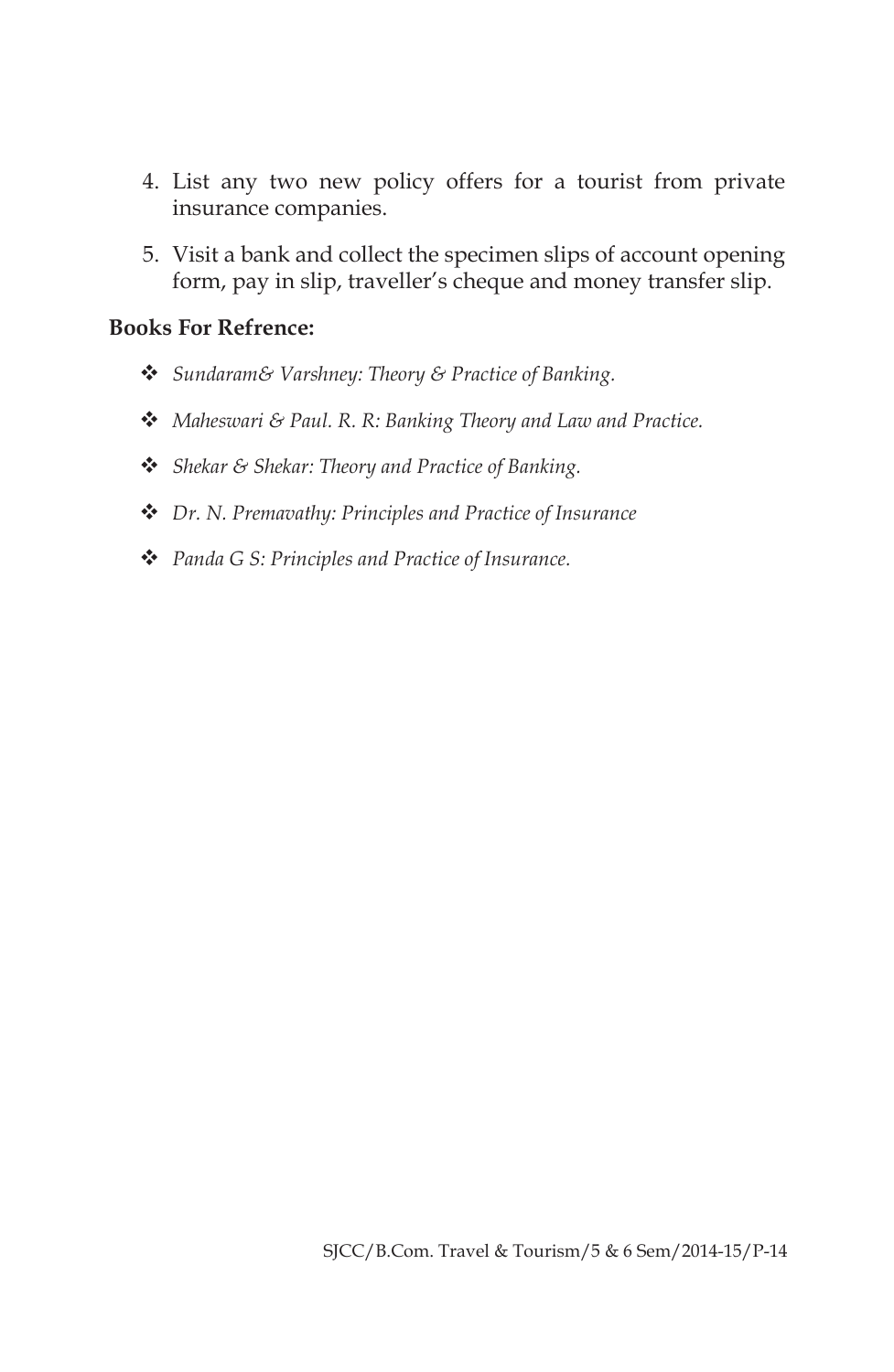### **SEMESTER – V**

# **C2 12 504: ORGANISATIONAL BEHAVIOUR**

#### **Objective:**

To develop the people skills of students and to give guidance in creating an ethically healthy work climate in any organization.

**Module – 1: Introduction to Organizational Behaviour 6 Hrs**

The concept of organization, Organization goals- Determinants of goals- Goal displacement- goal distortion - The study of Organizational behaviour – Definition – Scope and application in management – Contributions of other disciplines - Organizational structure - Learning organizations - Models of OB - Hawthorne studies- Challenges and opportunities in OB.

#### **Behaviour within Organisations: The Individual**

#### **Module – 2: Personality and Perception 10 Hrs**

**Personality:** Determinants of personality – Biological factors - Cultural factors – Family and Social factors – Situational factors – Personality attributes influencing OB.

Perception: Meaning - Need - Perceptual process -Perceptual mechanism – Factors influencing perception – Interpersonal perception – Self concept and Self esteem.

#### **Module – 3: Motivation 6 Hrs**

Motivation – Meaning - Characteristics – Role of Motivation – Motivation and Behaviour – Motivation and Performance - Financial and Non financial incentives.

#### **Module – 4: Learning and Behaviour Modification 7Hrs**

Concept of attitude – Attitude, opinions and beliefs, attitudes and behaviour – Formation of attitudes – Factors determining formation of attitudes – Attitude measurement – Attitude change.

Learning – Principles, process, organizational reinforcement systems – Cognitive learning.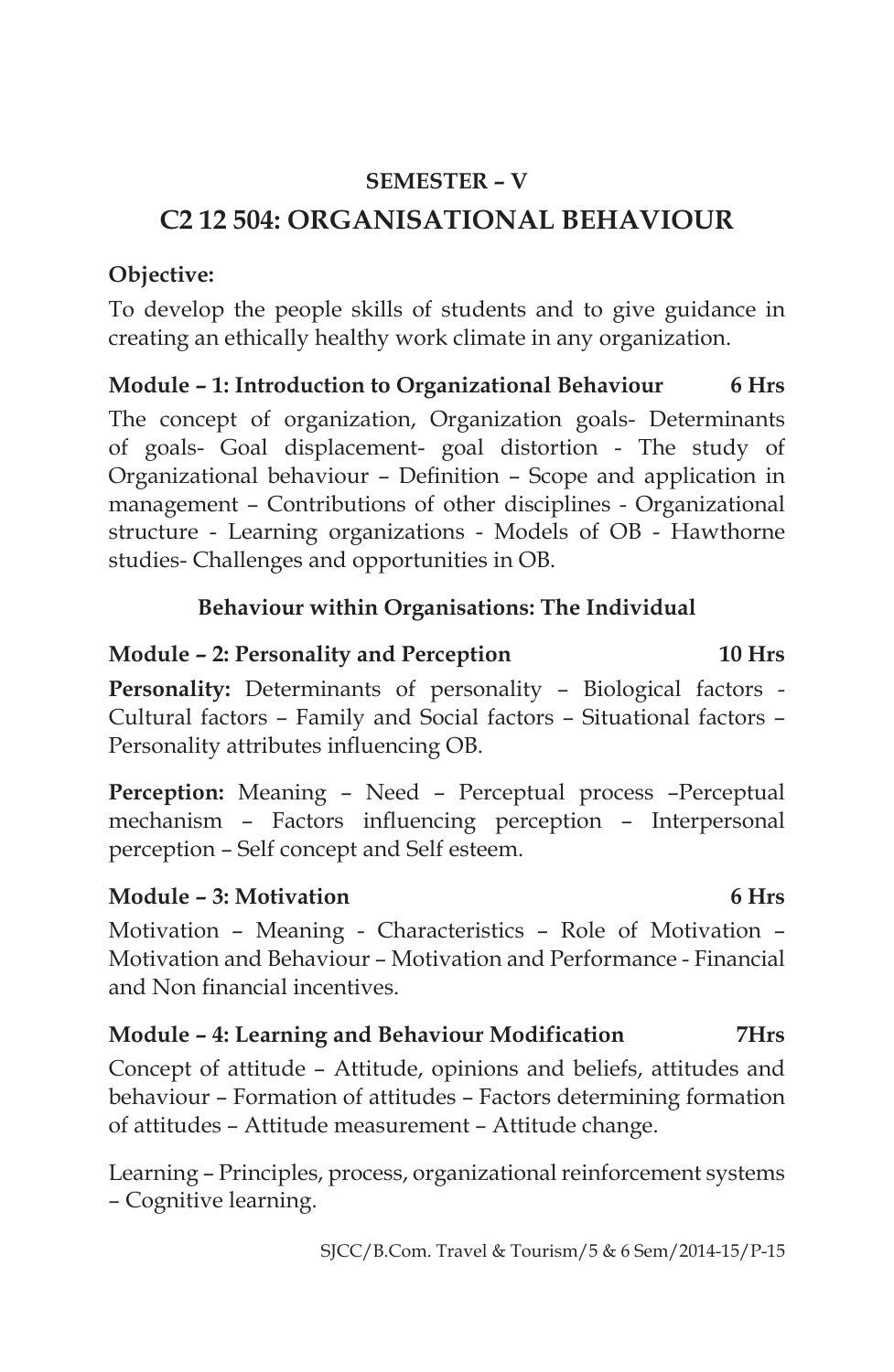#### **Behaviour within Organisations: Groups and Interpersonal Influence**

# **Module – 5: Teams and Group Dynamics 8 Hrs**

Importance of teams - Formation of teams and team work.

The concept of groups – Kinds and functions of groups – Formal and informal groups – Group cohesiveness – Group think – Group norms- Process of group formation.

# **Module – 6: Leadership and Power 10 Hrs**

Leadership – formal and informal leadership – characteristics – Leadership theories [Trait, Behavioural and Contingency] - Power – Sources of power.

#### **Module – 7: Organization Culture and Climate 4 Hrs**

Organization culture - Organization climate and Organizational effectiveness.

### **Module – 8: Conflict and Organisational Change 9 Hrs**

- **A. Conflict -** Meaning Process Causes Sources Types of conflict – Consequences of conflict – Conflict resolution strategies.
- **B. Stress**  Understanding Stress Causes, consequences and Stress management.
- **C. Organisational Change** Kinds of change Identification of the problems and implementation of change – Resistance to change – Overcoming resistance to change.

#### **Skill Development:**

*(These activities are only indicative, the Faculty member can innovate)*

- 1. Survey on resistance to changing policies in
	- a. The Tourism Sector
	- b. The IT Sector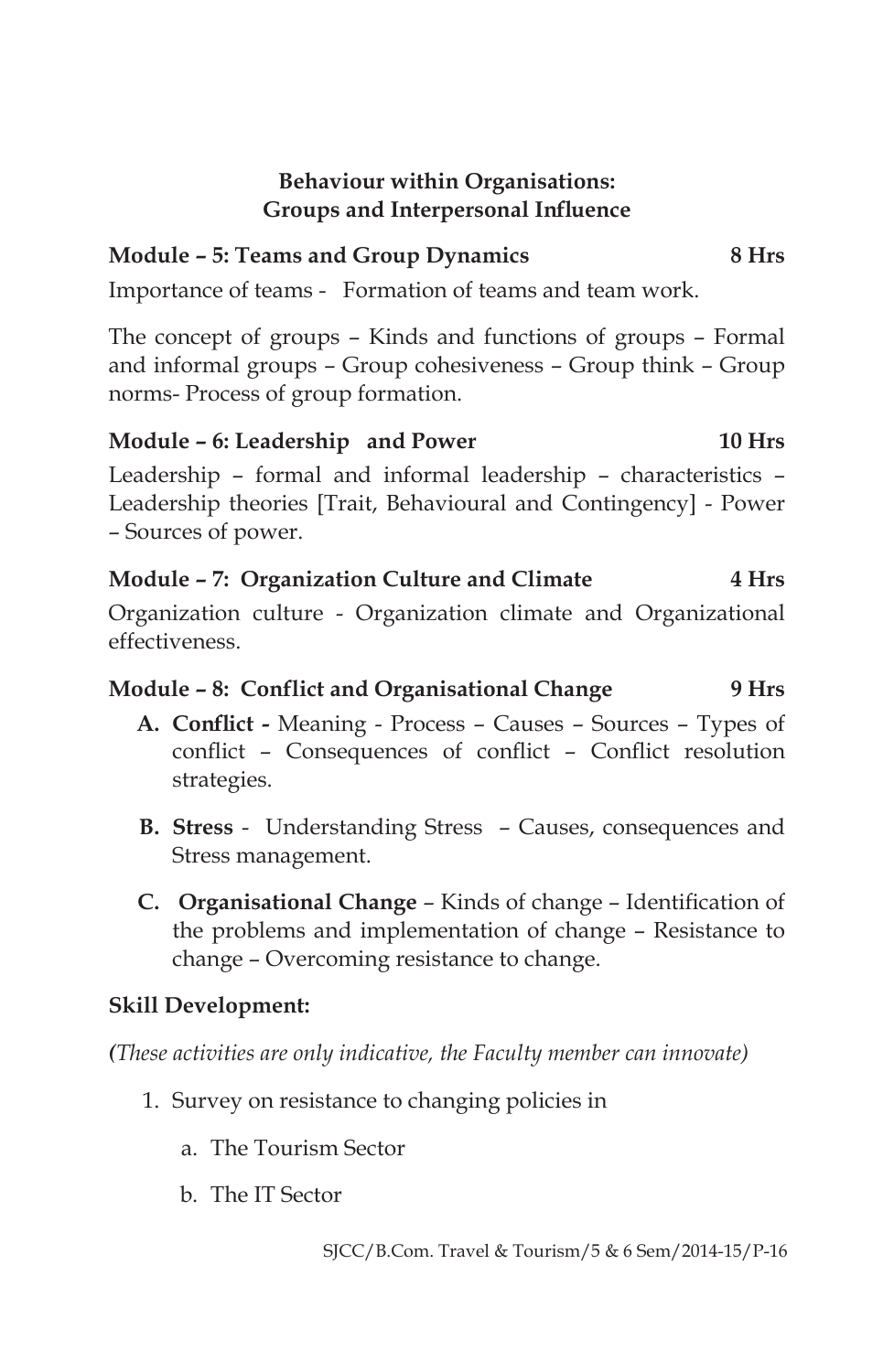- 2. Undertake a study to find out the various non financial incentives used to motivate employees
- 3. A study in job enrichment and factors contributing to absenteeism and employee turnover in the travel and tourism industry.
- 4. Analyze the characteristics and components of attitudes
- 5. Perform a study on the determinants of personality of a group of individuals
- 6. Analyze the organizational culture and climate in the tourism industry
- 7. Conduct a study on the reasons for attrition in the travel industry.

- v *Stephen Robins Organizational Behaviour*
- v *Keith Davis Human Behaviour at work*
- v *Fred Luthons Organizational Behaviour*
- v *Udai Pareek Understanding Organizational Behaviour*
- v *Subha Rao Organizational Behaviour*
- v *K. Ashwathappa Organizational Behaviour*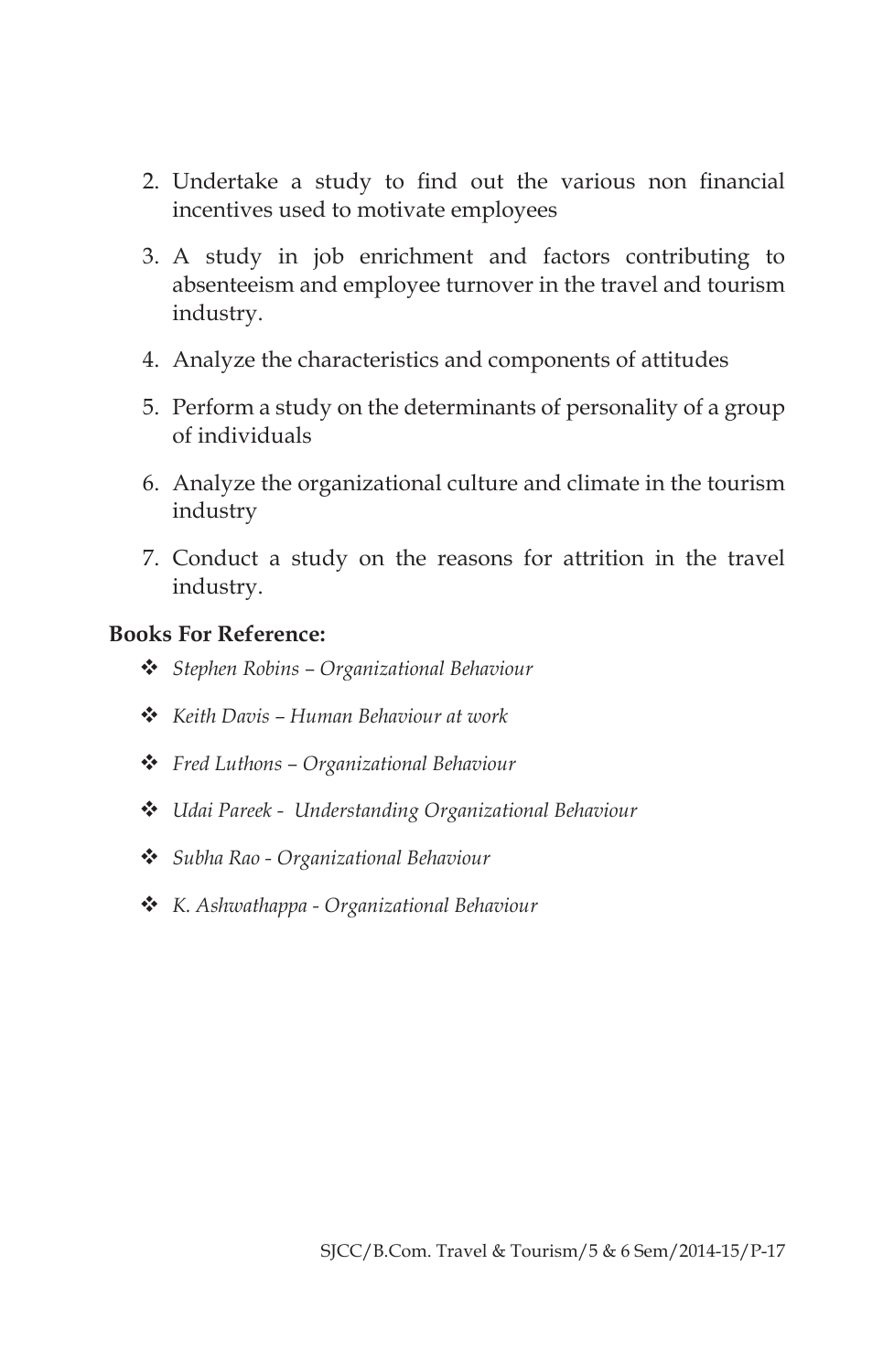# **SEMESTER – V Elective – I C2 12 505**

# **INTERNATIONAL AIRFARES, TICKETING & EBT (Electronic Booking Tool)**

#### **Objectives:**

- The topics gives an in-depth knowledge of geography to draw the travel plan, it also includes back hand fare calculation methods to understand the nature of a travelers requirement.
- Practical experience of E-ticket booking and fulfilling various services related queries to prepare students as a professional in the Industry.

#### **Module – 1: IATA Geography and Fare Level 6 Hrs**

Physical World Geography - IATA Geography – IATA Areas and Sub-Areas – City, Country Code – Types of journey (One way, Round/Circle Trip, Round the world, Open Jaw) – Fare types and levels – Fare conversation and Rounding - Carrier Fares Selection.

#### **Module – 2: Fare Calculation 18 Hrs**

Introduction to fare formula – Understanding the parts of Journey – Transfer, Stopover, No Stopover - OW Journey Calculation – EMA, EMS, HIP – Round/Circle Trip - Special Fares – Interpreting Special/ Promotional fares rules and regulation.

#### **Module – 3: E-Ticket and Reissuance 6 Hrs**

Understanding and reading E-Ticket – Reissuance and Rerouting Procedures and rules – Consolidator Fares – Billing and Settlement Plan Procedures.

#### **Module – 4: Computer Reservation Tool 30 Hrs**

Computer Reservation System Galileo/Amadeus- Sign in/Sign off-Decoding and Encoding- Time Table-Availability-Booking File/ PNR creation-Cancel an Itinerary-Special Service Requirement-Seat Request-Mileage Membership-Queues-Fares-Divide a booking file-Understand and issuance and reading e-ticket – General booking entries on Room and Hotel.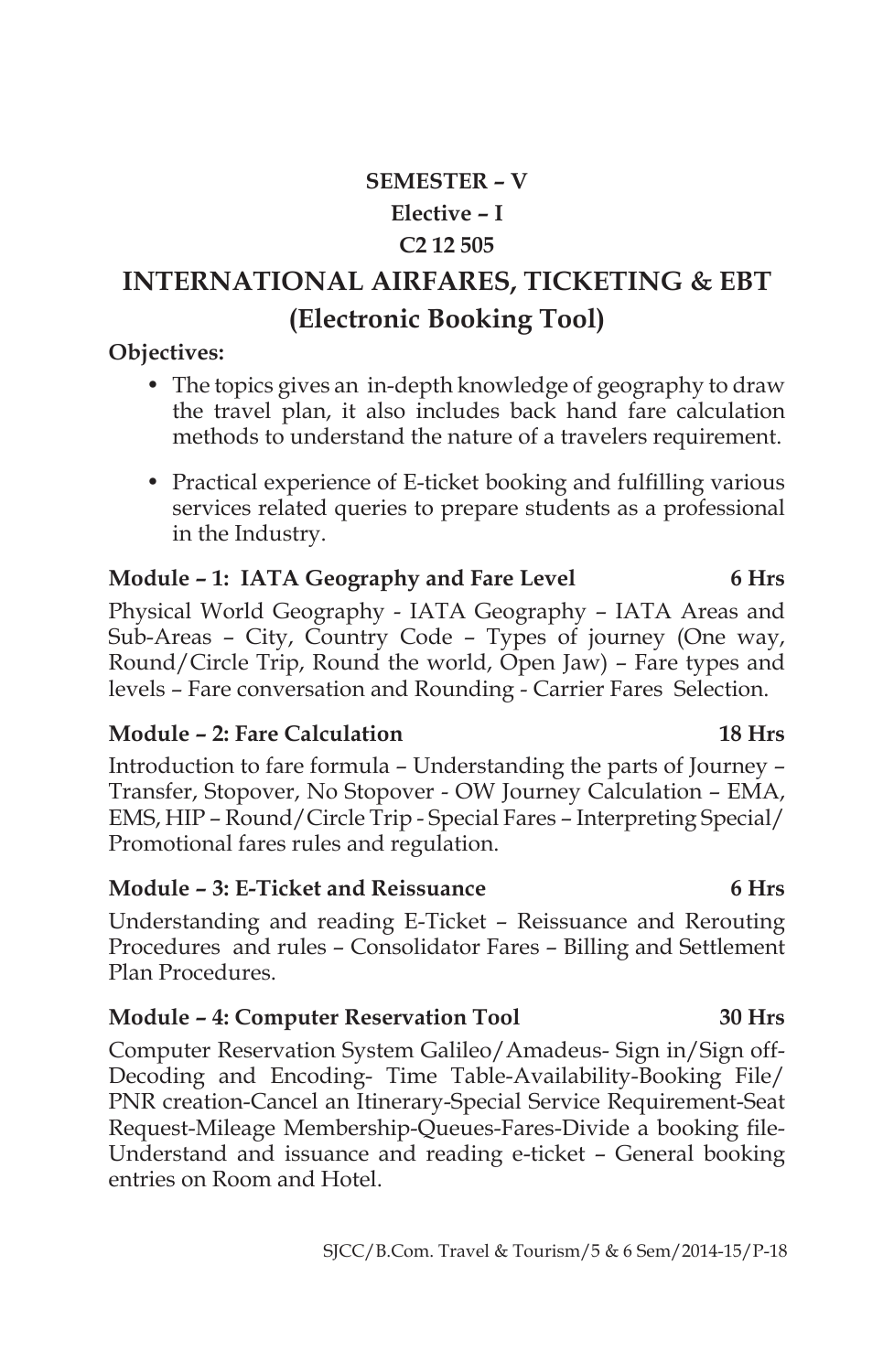#### **Skill Development:**

*(These activities are only indicative, the Faculty member can innovate)*

- 1. Prepare a Travel itinerary for various sub areas of the world.
- 2. Make a checklist of questions and information needed from passengers.
- 3. Make list of common passenger request and the standard codes needed to request them through a passenger's PNR.
- 4. Internship in the travel agency.

- v *Passenger Air Traffic – IATA*
- v *IATA Foundation Book IATA Montreal Canada*
- v *Lonely Planet Publications*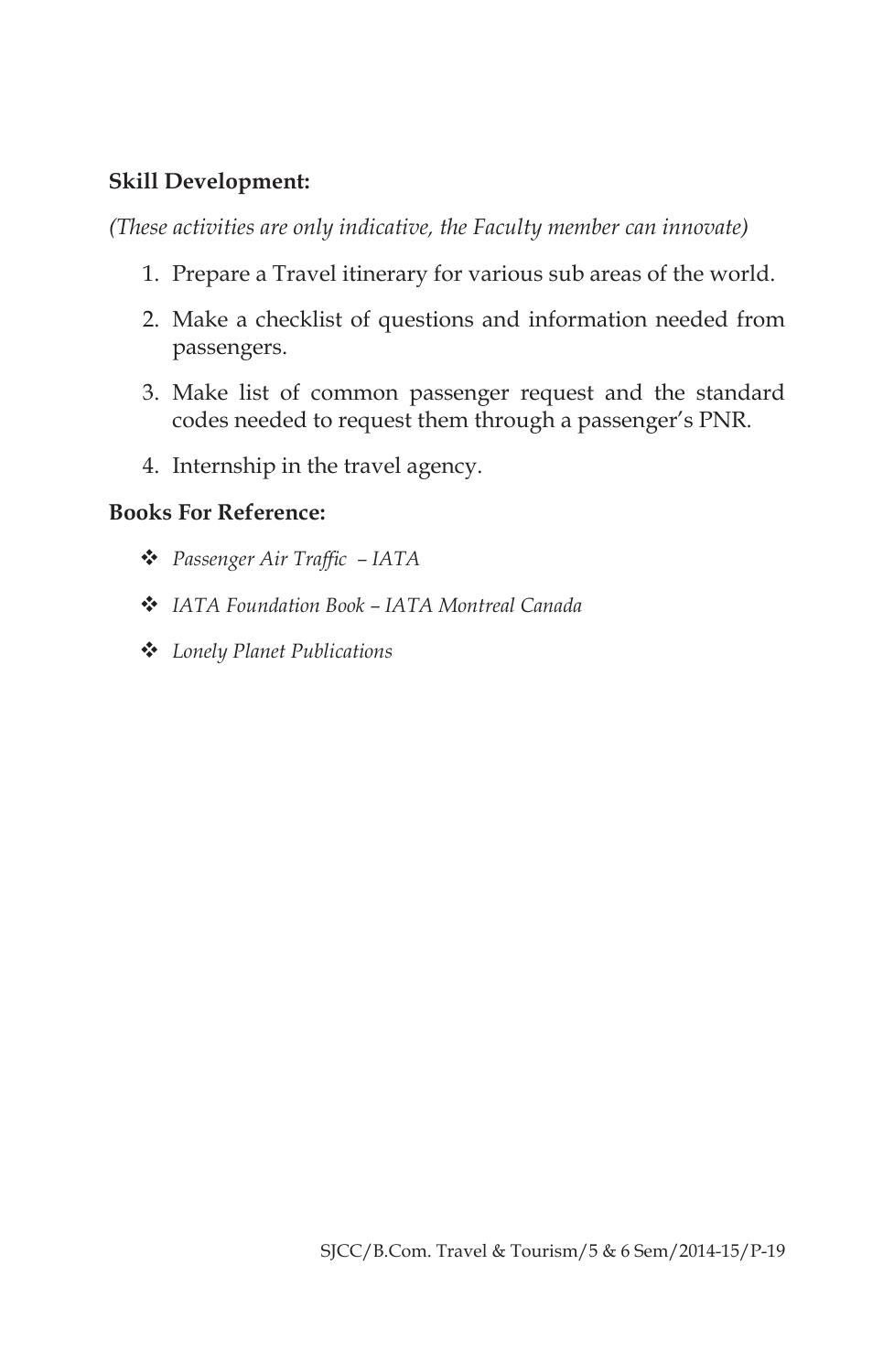# **SEMESTER – V Elective – II C2 12 506 TOUR MANAGER & TOUR OPERATIONS**

#### **Objectives:**

- This Course is designed to understand the various components which are vital in making a Tour Package and Skills required for Escorting a Tour.
- The course is designed, planned and structured to cover all areas of Tour Components from Planning to costing of an Itinerary; hence it aims at giving a thorough Practical Knowledge & Skills required for a student to choose a career as a Tour Manager, work in Travel Agencies, Tourism Boards and the Airline Industry.
- Customer Service is of prime importance in a Service Industry, the module is designed to equip a student in the same.

#### **Module – 1: Introduction to Tour Manager 8 Hrs**

Introduction to Tour Manager, Basic Structure of Tourism, Different Types of Accommodation-Hotels, Motels, Rotels, Floatels, Different Modes of Transport-Rail Transport, Water Transport, Air Transport, Road Transport.

#### **Module – 2: Travel Essentials 4 Hrs**

Industry Terminology & Definitions, Codes – 2 Letter Codes, 3 Letter Codes, 4 Letter Codes, Reservation & Message Codes, Miscellaneous Terminology & Definitions, Documentation-Passports, Visas, Health Documents, Travel Insurance.

#### Module – 3: Role of a Tour Manager 8 Hrs

Pre-Assignment, Enroute, Return, Customer Service – Different Types of Customers, Handling Customers on Tour, Customer Service Excellence.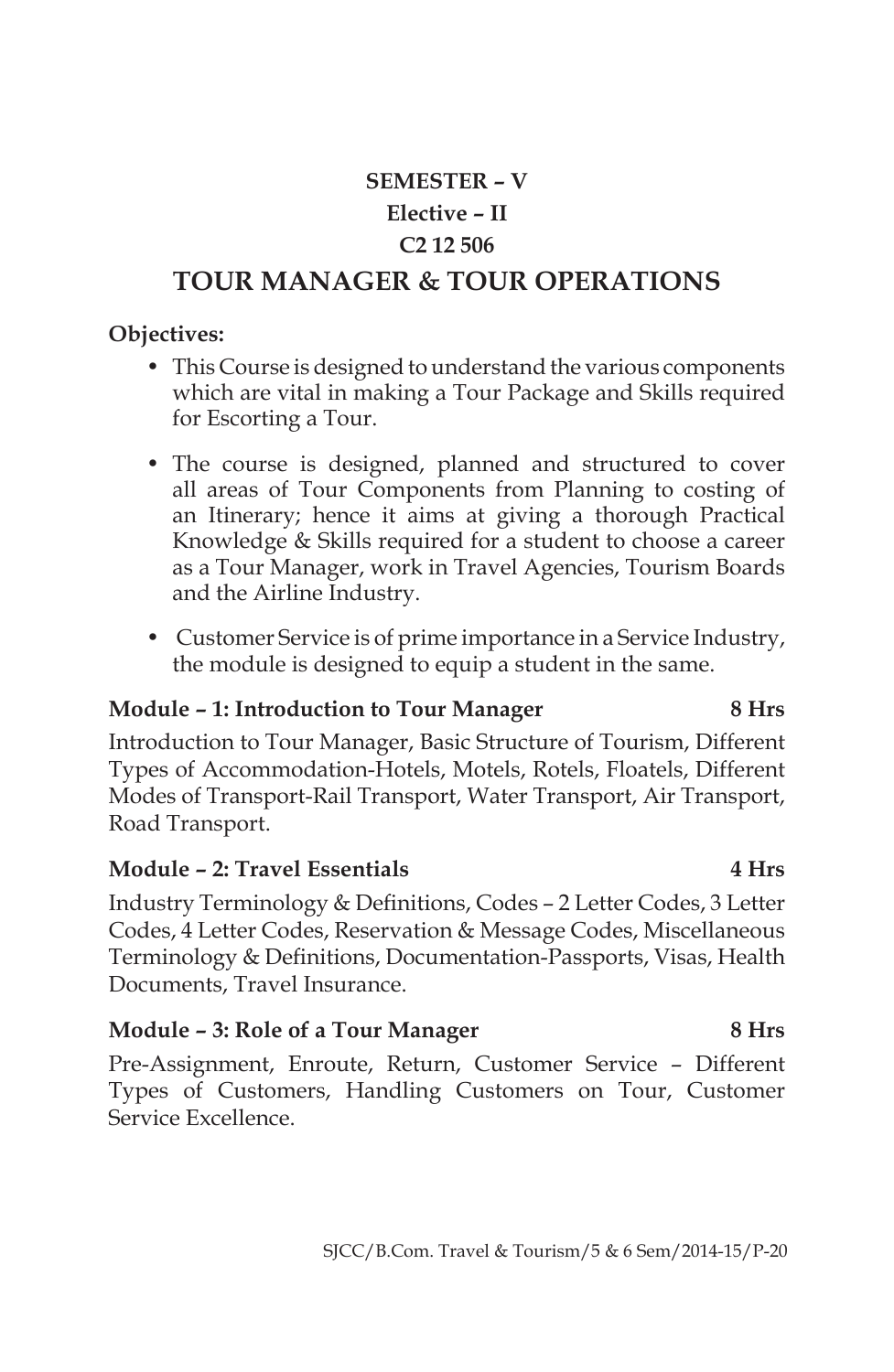### **Module – 4: Itinerary Planning & Costing 16 Hrs**

Components of Itinerary, Flight Itinerary, Tour Itinerary, Costing of Tour Itinerary, Packaging of Tour Itinerary, Sample Itineraries. Inbound Travel Management, Departments of Travel, and Market Trends existing in Travel, Development of Itineraries, Steps after Itinerary is finalized, Guest Handling, and Organizing Special Events.

#### **Module – 5: Tourism Destination 24 Hrs**

Indian Tourism, History of Indian Tourism, Festivals of India, Best Selling Programs, Things to know about a City, Tourism Circuits. Destination Geography- USA & Canada, Europe & Middle East, Africa, Australia & New Zealand, South East Asia.

### **Skill Development:**

*(These activities are only indicative, the Faculty member can innovate)*

- 1. Visit Various Tourism Boards and Prepare a Presentation.
- 2. Prepare a Tour itinerary keeping all points in mind required for a Tour.
- 3. Make a Presentation on Incredible India.
- 4. Visit Travel Agencies to gain information on operations of a Travel Agent and prepare a project report.
- 5. Arrange for a Guest Lecture from a Tour Manager.
- 6. List down the formalities that a passenger has to go through in an Airport.

- **❖** A. *K Bhatia, Tourism Principles and Practices*
- $\cdot$  Lesley Pender, Richard Sharpley, The Management of Tourism
- v *Chris Cooper, Tourism*
- v *Lonely Planet Publications*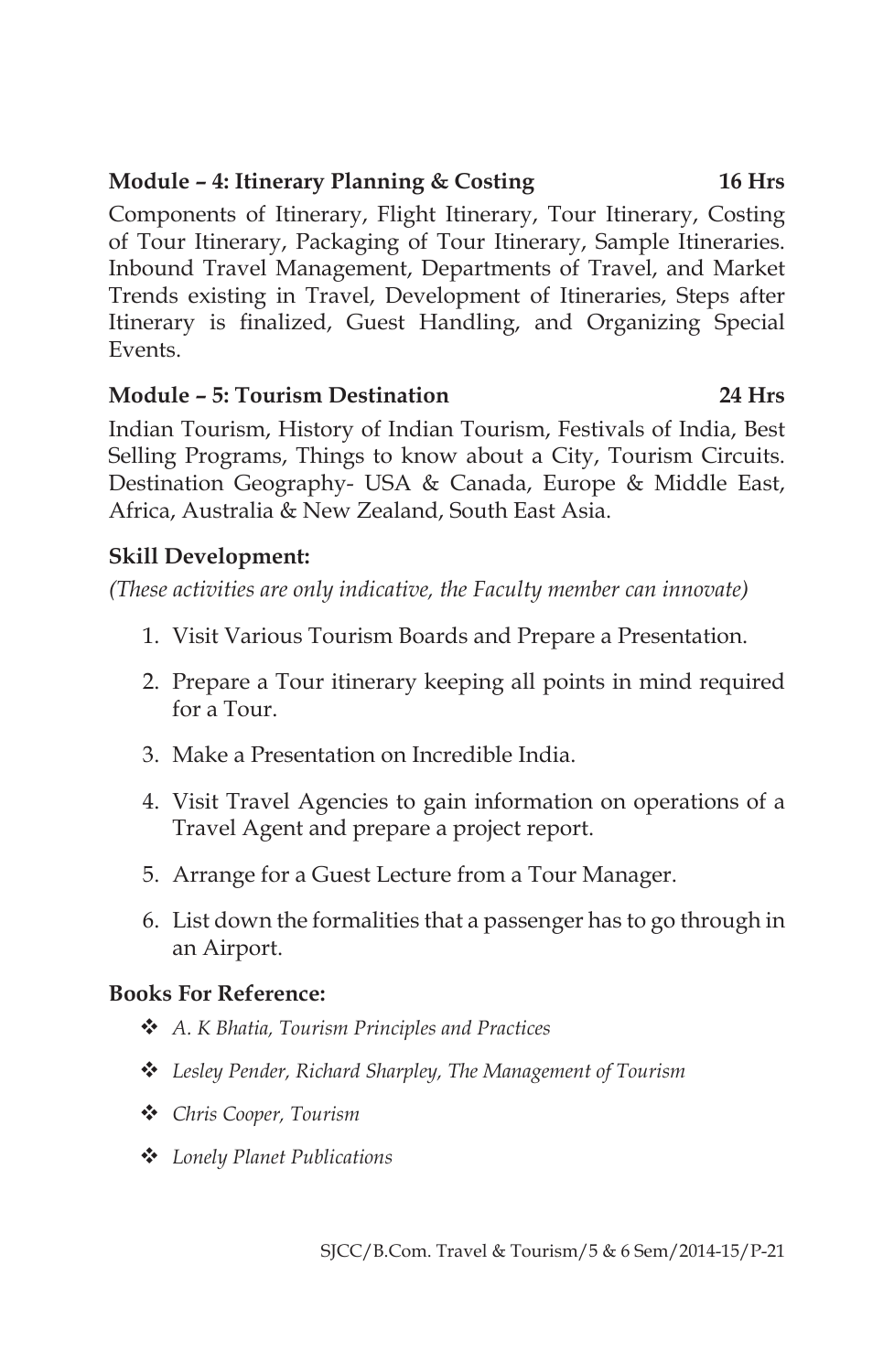# **SEMESTER – VI C2 12 601: TAXATION – II**

#### **Objectives:**

- The Objective of the syllabus under this paper is to expose the students to the various important provisions of Income Tax Act relating to computation of Income of individual assessee only.
- To enable students to be aware of the various indirect taxes applicable to the tourism industry

### **Module – 1: Capital Gains 15 Hrs**

Meaning and kinds of capital asset, transfer, transactions not regarded as transfer, full value of consideration, cost of acquisition, cost of improvement, capital gains exempt from tax, exemptions from capital gains u/s 54. Problems on computation of short term and long term capital gains.

#### **Module – 2: Income from Other Sources 10 Hrs**

General income, specific incomes, treatment of specific incomes, deduction of tax at source with respect to interests, winnings, prizes etc. Problems on computation of taxable income from other sources and deduction u/s 57 and amounts expressly disallowed u/s 58.

#### **Module – 3: Deductions from Gross Total Income 8 Hrs**

(Provisions relating to individuals only) u/s 80 – Deduction in respect of certain payments and deduction in respect of certain incomes.

#### **Module – 4: Set Off &Carry Forward and Set Off Of Losses**

**2 Hrs**

(Theory only).

# **Module – 5: Tax Liability of Individuals 7 Hrs**

Agricultural Income (including integration of Agricultural Income with Non – Agriculture Income).

Computation of total taxable income and tax liability of an individual.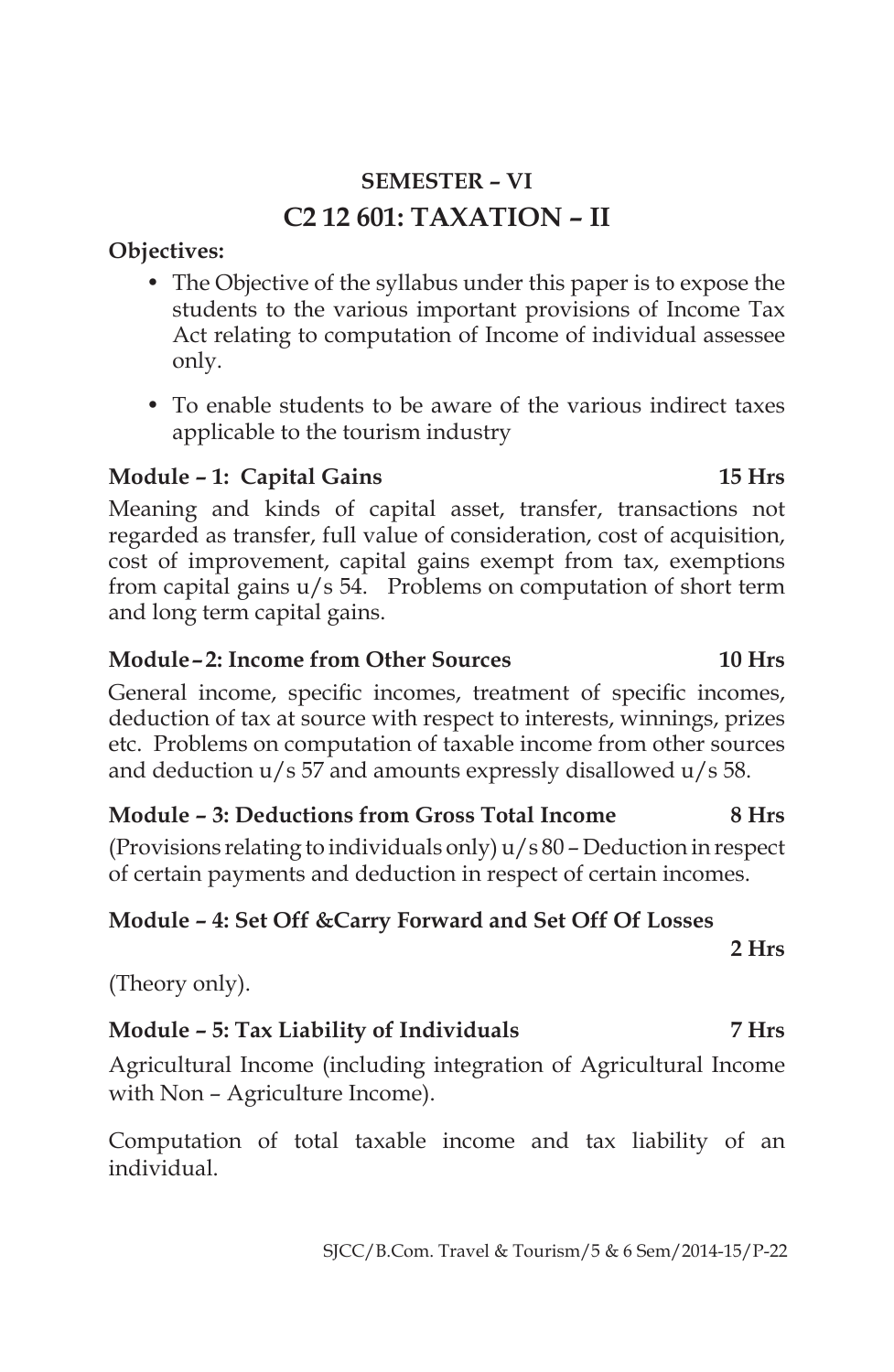#### **INDIRECT TAXES**

#### **Module – 6: Introduction to Indirect taxes 8 Hrs**

Meaning of Indirect Tax – Types of Indirect Taxes – Rates of Service tax on taxable services – Abatements - Service Tax Registration Procedure – VAT -Luxury Tax – Entertainment Tax – Understanding broad structure of applicability in relation to the Tourism Industry.

**Module – 7: Taxes Applicable to the Tourism Industry 10 Hrs Service tax on Hotel, Lodging and Accommodation Services – Central Levy -** the broad structure of applicability of service tax on short term accommodation services provided by Hotels, Lodges, Holiday Resorts, Guest Houses, Inns, etc **- Sales tax / Value Added Tax – State Levy –** The applicability of VAT on supply of food, drinks, etc by Hotels, Lodges, Holiday Resorts, Guest Houses, Inns, etc - Availability of Sales Tax/ VAT benefits to the Tourism Industry **- State Excise – State Levy –** The determination of the scope of the state excise law on alcoholic consumptions **- Luxury Tax – State levy -** The areas of applicability of luxury tax in the state of Karnataka - The category of accommodation and entertainment events which are covered under luxury tax - Mechanism to compute the luxury tax for hotels, resorts, etc.

#### **Skill Development:**

(*These activities are only indicative, the faculty member can innovate)*

- 1. Chart of capital gains index numbers
- 2. Table of rates of TDS
- 3. Filing of Income tax returns
- 4. List of enclosures for IT returns
- 5. Tax planning
- 6. Income tax officer: duties, powers and functions;
- 7. CBDT powers and functions;
- 8. Commissioner of Income Tax powers and functions;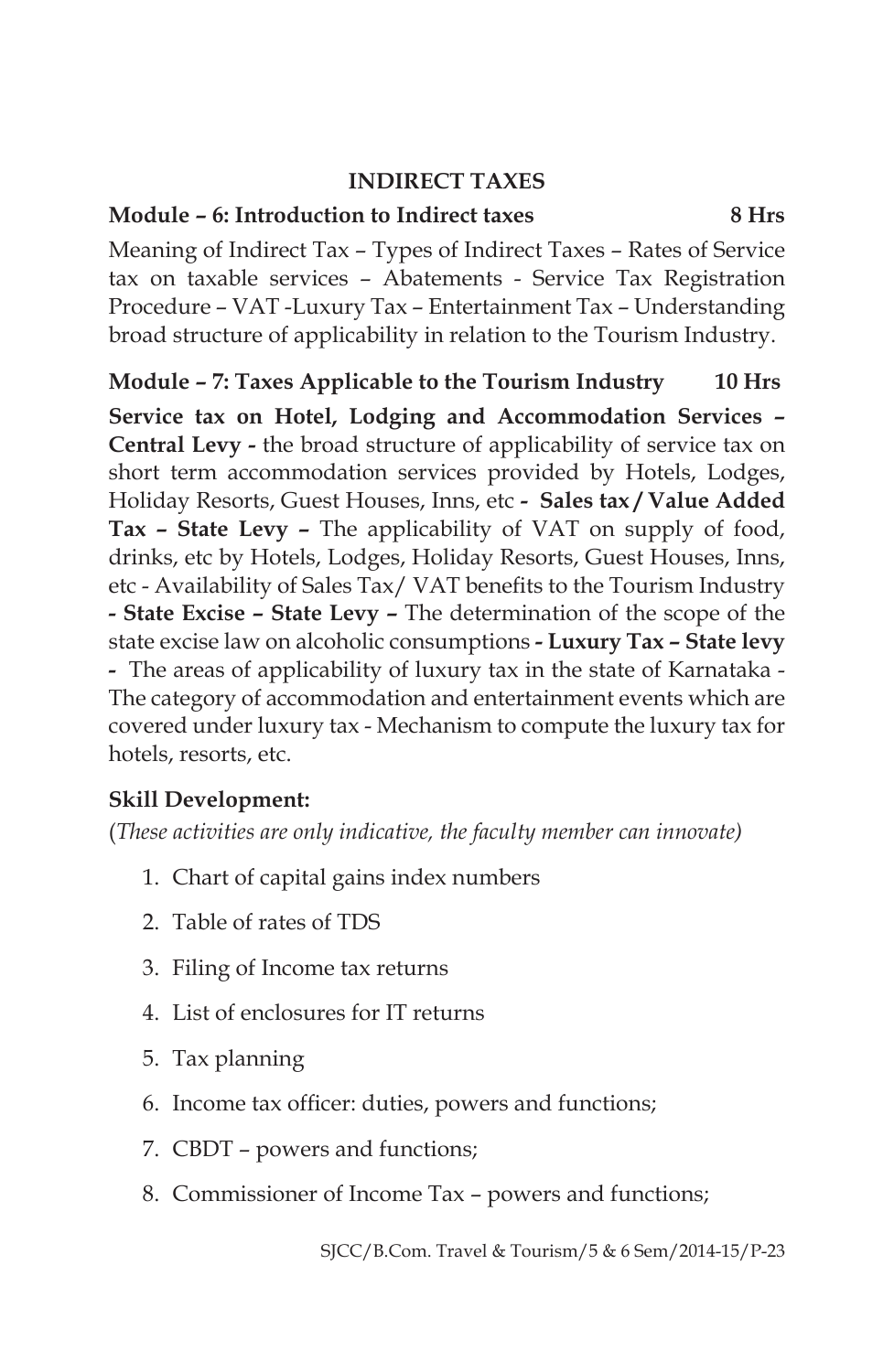- 9. Types of assessment and rectification of mistakes;
- 10. Recovery of tax and refunds.

- v *B. B. Lal: Direct Taxes, Konark Publisher (P) Ltd.*
- v *Bhagwathi Prasad: Direct Taxes Law and Practice, Wishwa Prakashana.*
- v *Dinakar Pagare: Law and Practice of Income Tax, Sultan Chand and Sons.*
- v *Dr. Girish Ahuja & Dr. Ravi Gupta: Income Tax*
- v *Dr. Mehrotra & Dr. Goyal: Direct Taxes Law and Practice, Sahitya Bhavan Publication.*
- v *Dr. Vinod K. Singhania: Direct Taxes Law and Practice, Taxmann Publication.*
- v *Gaur & Narang: Income Tax.*
- v *V S Datey :Indirect Tax*
- v *Bangar &Bangar : Indirect Tax*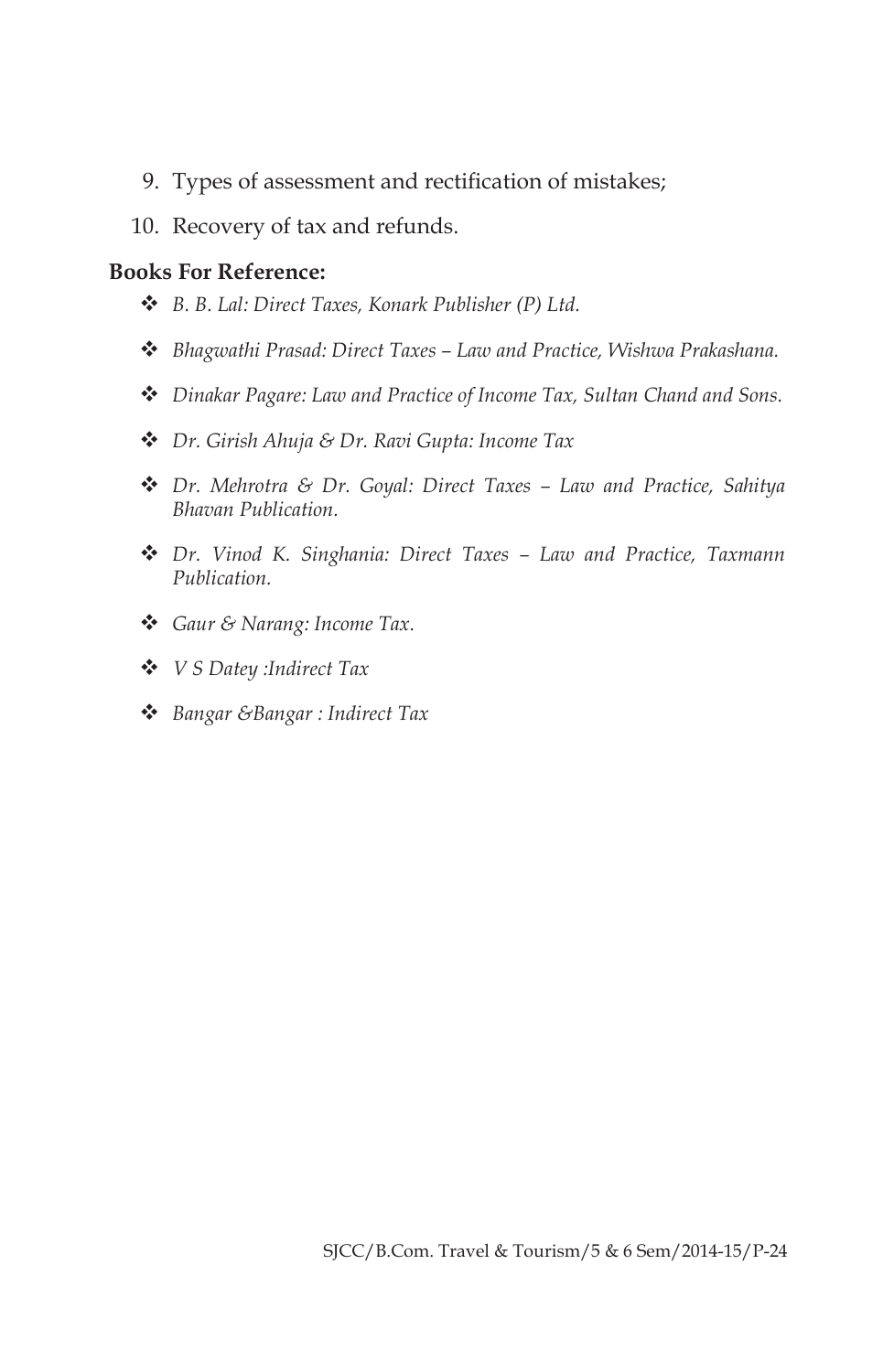### **SEMESTER – VI**

# **C2 12 602: OPERATION RESEARCH**

#### **Objectives:**

- To provide a good foundation in the basics of Operation Research and appreciation of its potential application in the travel industry for decision making.
- To enable student to grasp the importance of conversion of business problems into mathematical problems and its application in tourism business.

#### **Module – 1: Introduction to Operation Research 4 Hrs**

Origin, Definitions, features, methodology, OR Models & Techniques, scope, limitations.

#### **Module – 2: Introduction to Linear Programming 12 Hrs**

Introduction – Construction of the LP Model - Graphical LP Solution – Solution of maximization and minimization model (problems relating to product mix, media selection, fund allocation, work-shift allocation)

#### **Module – 3: The Transportation Problem 16 Hrs**

Definition of the Transportation model – the Transportation Method – Linear Programming Formulation of the Transportation Problem – Methods of finding Initial solution – North-West Corner Method – Least Cost Method – Vogel's Approximation Method – Test for Optimality – MODI Method -Economic Interpretation of Ui's and Vj's , (special cases on prohibited routes, unbalanced and maximization).

#### **Module – 4: The Assignment Problem 10 Hrs**

Introduction – Mathematical Statement of the problem – Solution Methods of Assignment Problem – Enumeration Method – Transportation Method – Hungarian Method- (problems on travelling sales-men and crew assignment problems).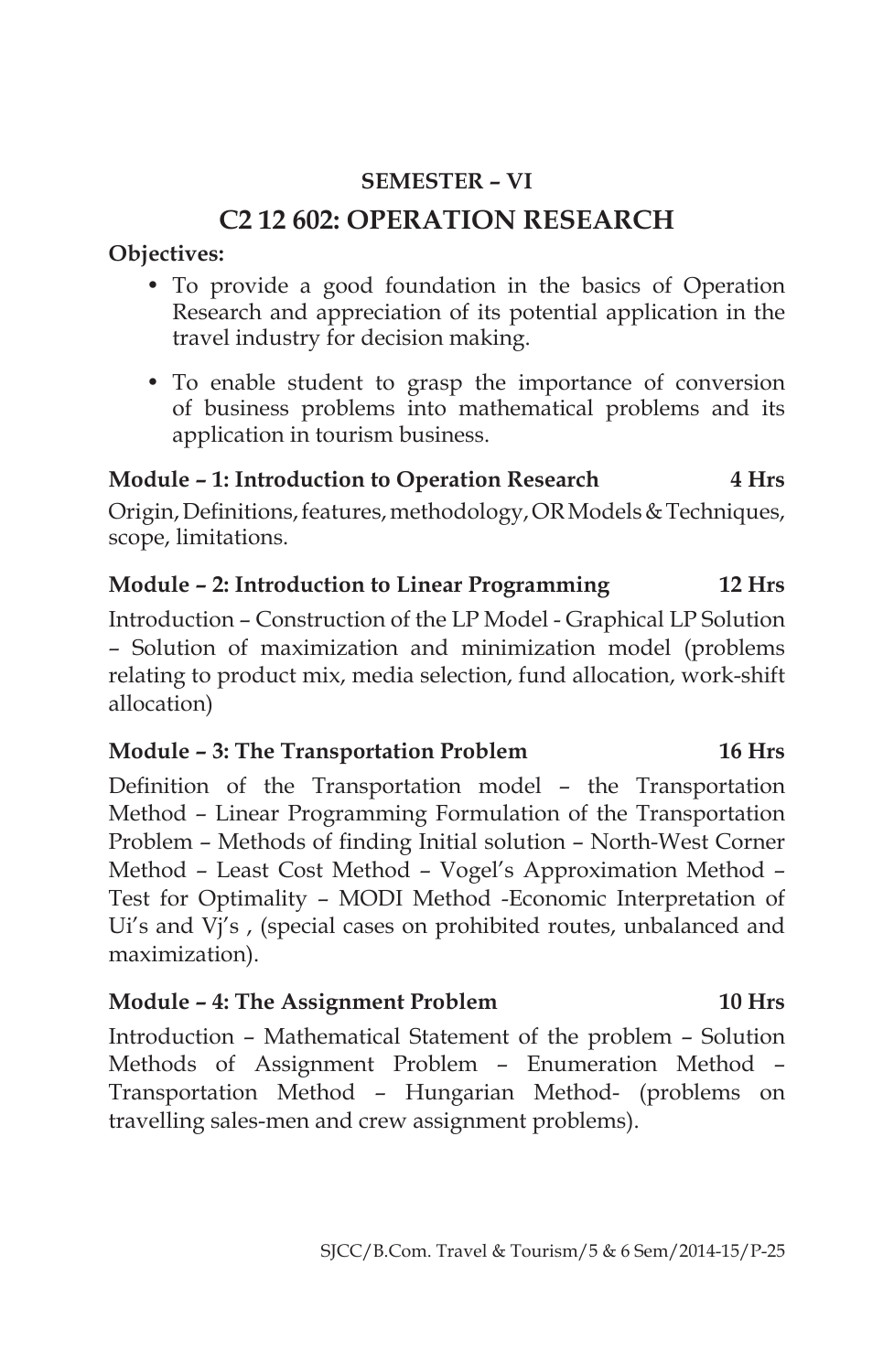### **Module – 5: Queuing Theory 6 Hrs**

Introduction – Features – Service system – Components of queuing system - Different queuing models – Problems on single- Server queuing model only.

### **Module – 6: Simulation 12 Hrs**

Meaning – Definition – Characteristics – Steps of simulation process – Basic probability concepts -Random numbers – Problems using Monte –Carlo technique.

### **Skill Development:**

(*These activities are only indicative, the faculty member can innovate)*

- 1. Supply chain applications.
- 2. Job assignment in travel industry.
- 3. Identifying the problems relating to tourism industry

- v *Budnik, Frank S Dennis Mcleaavey & Richard Mojena: Principles of Operation Research, AIT BS, New Delhi.*
- v *Gould F J: Introduction to Management Science, Englewood Cliffs N J Prentice Hall.*
- v *Kalavathy S: Operation Research, Vikas Pub Co.*
- v *Naray J K: Operation Research, Theory and applications, Mc Millan, New Delhi.*
- v *Richard, I. Levin & Charles A. Kirkpatrick: Quantitative Approaches to Management, McGraw Hill, Kogakusha Ltd.*
- $\div$  *Sharma J K: Operation Research, Theory and Applications, Mc Millan, New Delhi.*
- v *Srivastava V. K. etal: Quantitative Techniques for Managerial Decision Making, Wiley Eastern Ltd.*
- v *Taha Hamdy: Operations Research, Prentice Hall of India*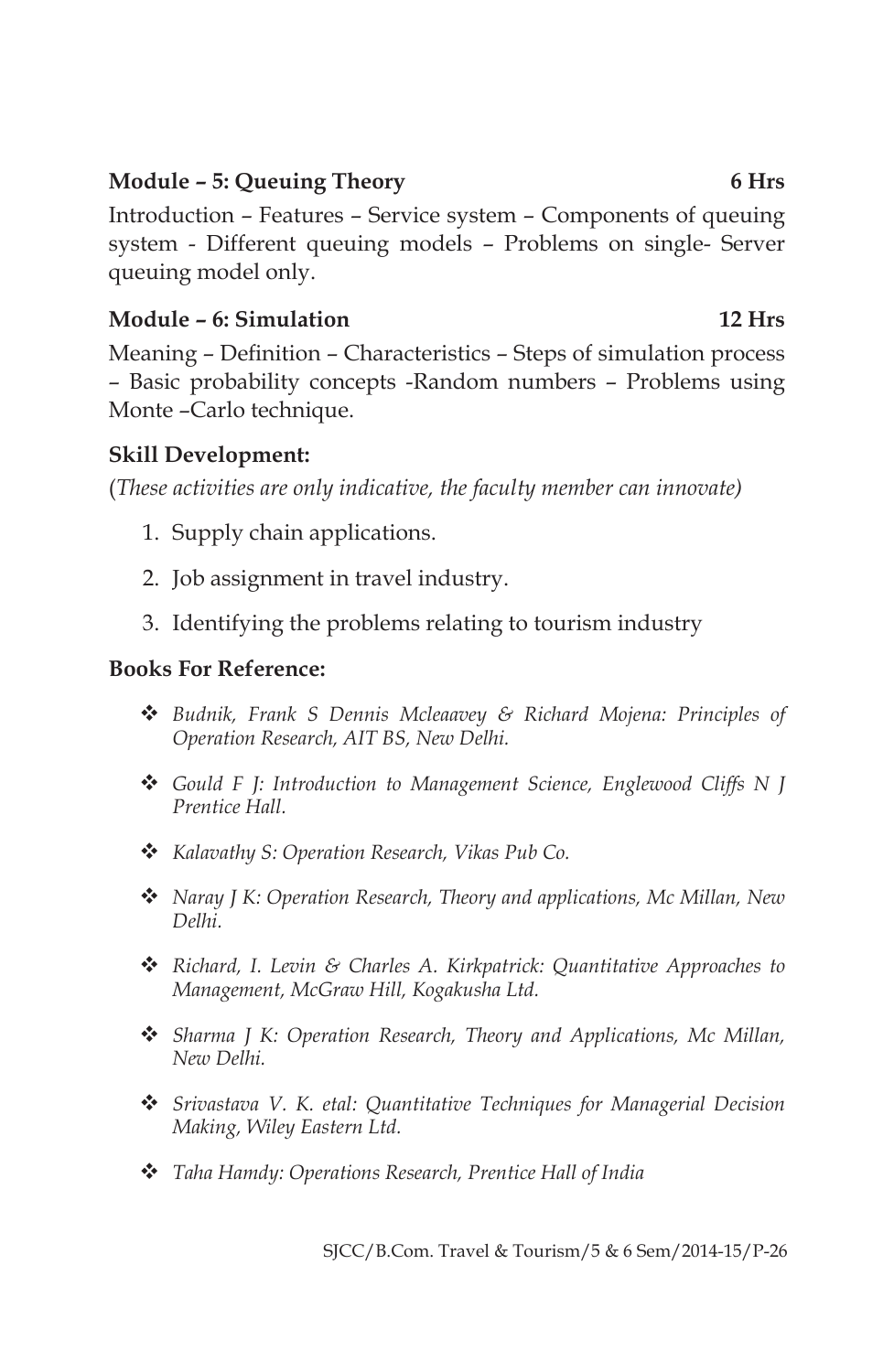### **SEMESTER - VI**

# **C2 12 603: INTEGRATED MARKETING COMMUNICATION: AN ADVERTISING PERSPECTIVE**

#### **Objective:**

This marketing paper helps to evolve a student's creative thinking process and analyse various emerging trends of market place realities from a domestic and global perspective.

# **Module – 1: Concept and Process of Integrated Marketing Communications (IMC) 10 Hrs**

Introduction to IMC and the Communication Process: Evolution of IMC and reasons for its growth, IMC Planning Process, Role of IMC in Marketing Process-Elements of IMC – Advertising, Sales Promotion –Types, relationship between advertising and sales promotion, Publicity – Types and relationship between advertising and publicity, Personal selling, Direct Marketing, Event Management, E-Commerce, Public Relations, Interactive Marketing.

# **Module – 2: Introduction to Advertising 6Hrs**

History of advertising, Advertising purpose and functions; Economic, social and ethical aspects of advertising. Advertising as a marketing tool - Types of Advertising -Advertising as a communication process-Tourism and Leisure advertising- Building powerful tourism and leisure brands- Advertising destination brands- Relevance and future of Tourism advertising in India.

# **Module – 3: Advertising and Campaign Planning 10 Hrs**

Marketing strategy and situation analysis; Advertising plan; Advertising objectives; AIDA and DAGMAR approach; Advertising campaign planning process.

#### **Module – 4: Creative Strategy & Advertising Budget 10 Hrs**

The art of copywriting; Advertising Copy Testing; Creativity in communication; Motivational approaches; Types of appeals used in advertising; Advertising Budget Process.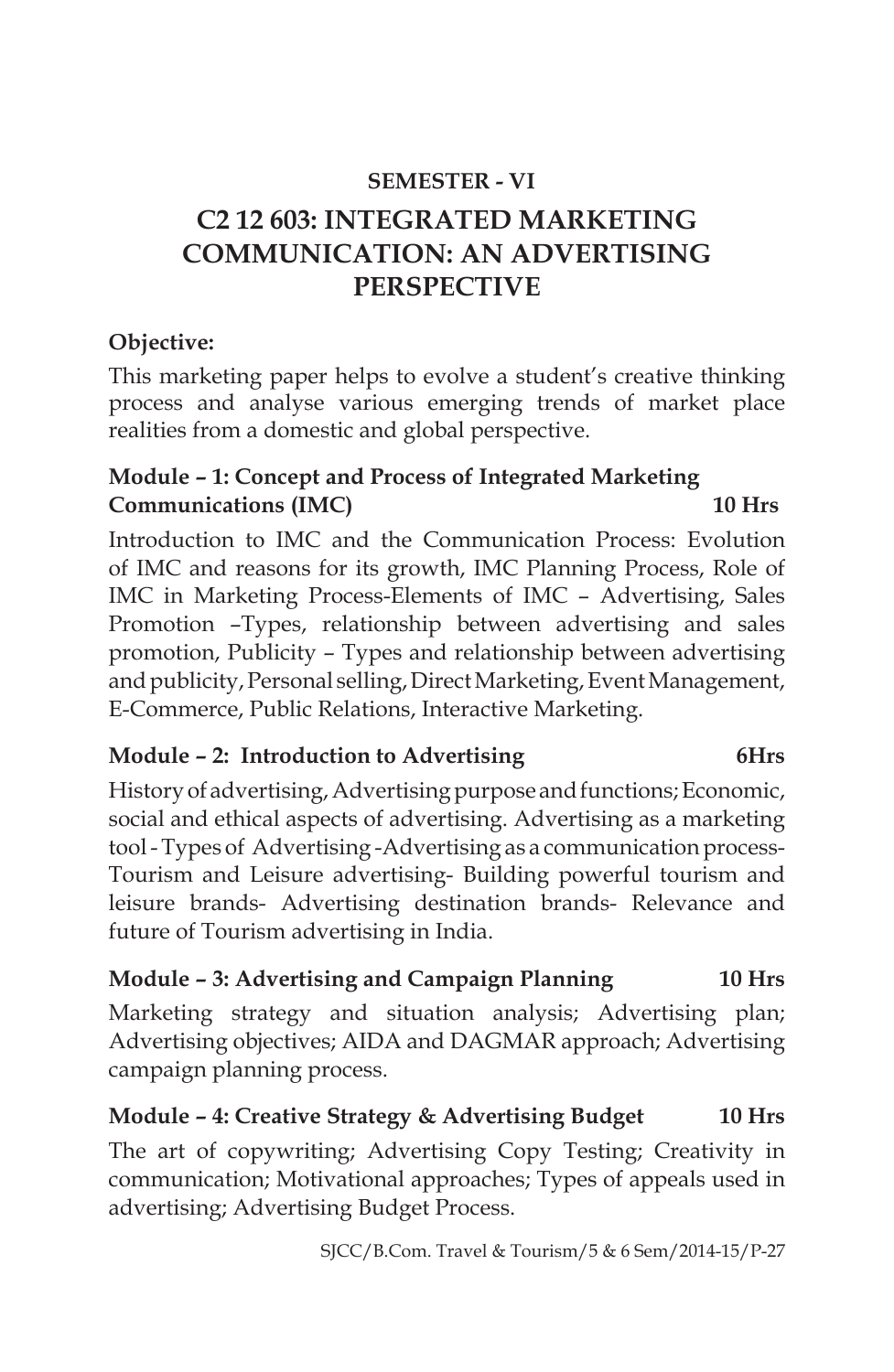# **Module – 5: Advertising Media Strategy 12 Hrs**

Role of Media; types of Media, their advantages and disadvantages; media planning , selection & scheduling strategies; Media Buying, Strategies and Execution,Social Media, types of social media ; Relevance of social media in the current scenario.

# Module – 6: Suppliers in IMC 6 Hrs

Hoarding Contractors/Printers etc, Ad. Agency- Departments of Ad. Agency, Client Servicing-client Agency relationship, Account Planning.

# **Module – 7: Evaluating Marketing Communication Programme**

#### **6 Hrs**

Evaluating Marketing Communication Programme -Measuring Effectiveness of the Promotional Program & Evaluating Social, Ethical and Economic Aspects:

Advertising and Promotion Ethics, Advertising and Children, Social and Cultural Consequences of advertising, Criticism of advertising -– Stereotypes, Economic Effects of Advertising.

# **Skill Development:**

(*These activities are only indicative, the faculty member can innovate)*

- 1. Draft a print ad copy with appropriate punch lines for an upcoming Tourism product.
- 2. Design effective criteria for choosing an endorser for a new entrant Amusement park. Discuss the importance of each in evaluation of potential candidates and how you would make the final decision.
- 3. Draft a questionnaire for an Italian ice cream outlet to analyze its customer feed back.
- 4. Analyze ambush marketing from any Recent Indian scenario and present the case study.
- 5. Visit an ad agency and analyze its functions and other working details.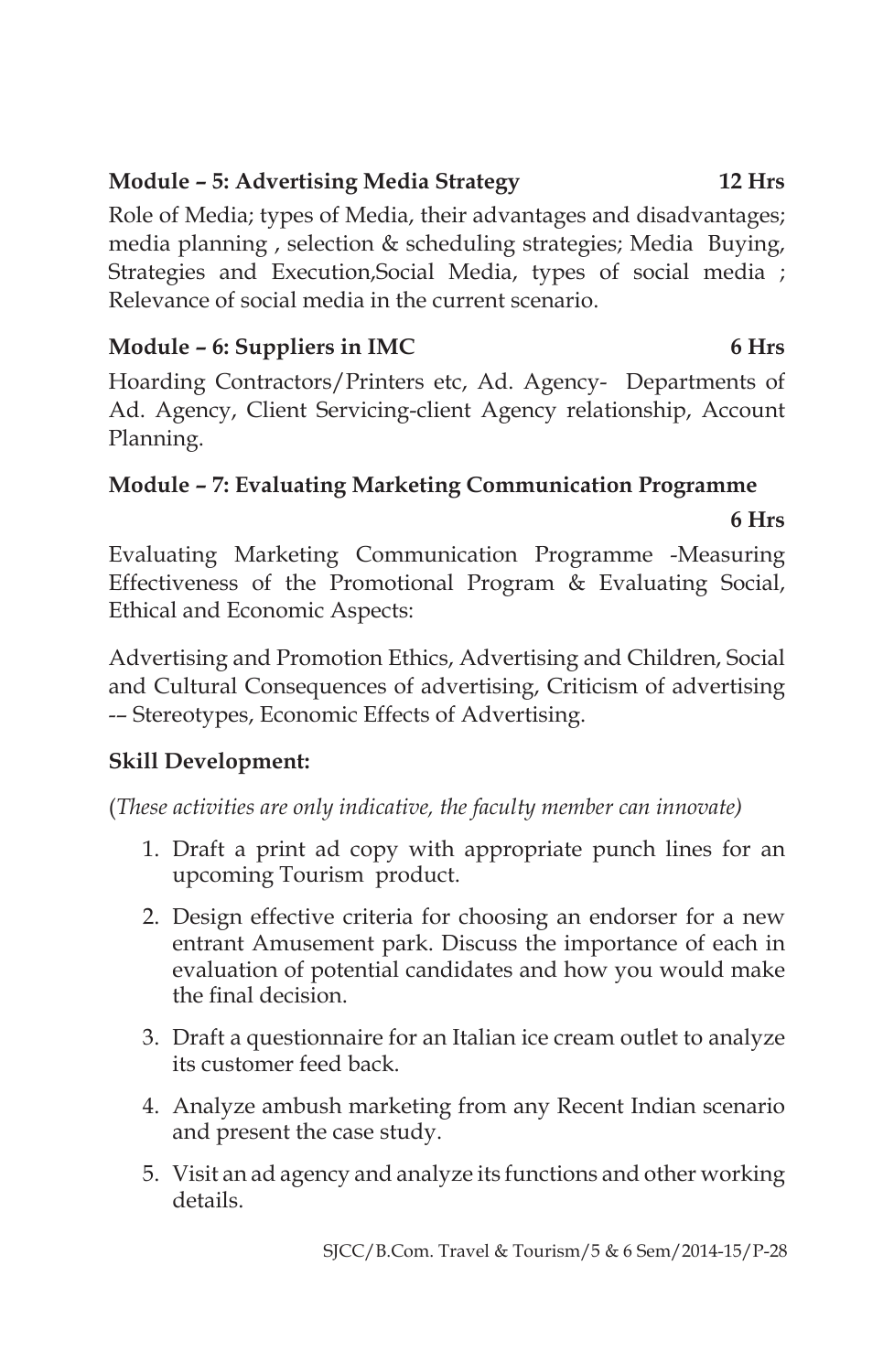6. Select any two print ads aimed at consumers that have recently run, one that you consider as good and another as bad. Write a one-page assessment on each justifying your assessment.

- v *Kenneth Blown & Donald Bach, Integrated Marketing Communications PHI,2002*
- v *Belch & Celch, Advertising and Promotions Tata Mcgrew Hill 2001*
- v *Duncon, Integrated Marketing Communications TMH*
- v *Bowee, Hill, Dowell, Wood: Advertising Excellence.*
- v *Chunawalla & K. C. Sethia: Foundations of Advertising, Theory and Practice, Himalaya Publishing House.*
- v *Nigel Morgan and Annette Pritchard: Advertising in Tourism Leisure.*
- v *David Ogilvy: Ogilvy on Advertising, Prion Publications, London.*
- v *Kazmi S.H. & Satish Batra: Advertising and Sales Promotion.*
- v *Mahendra Mohan: Advertising Management, Concepts and cases; Tata McGraw Publishing Co. Ltd. New Delhi.*
- v *Rajeev Batra, John E Myers, David Aaker: Advertising Management, Fifth Edition, Pearson Education..*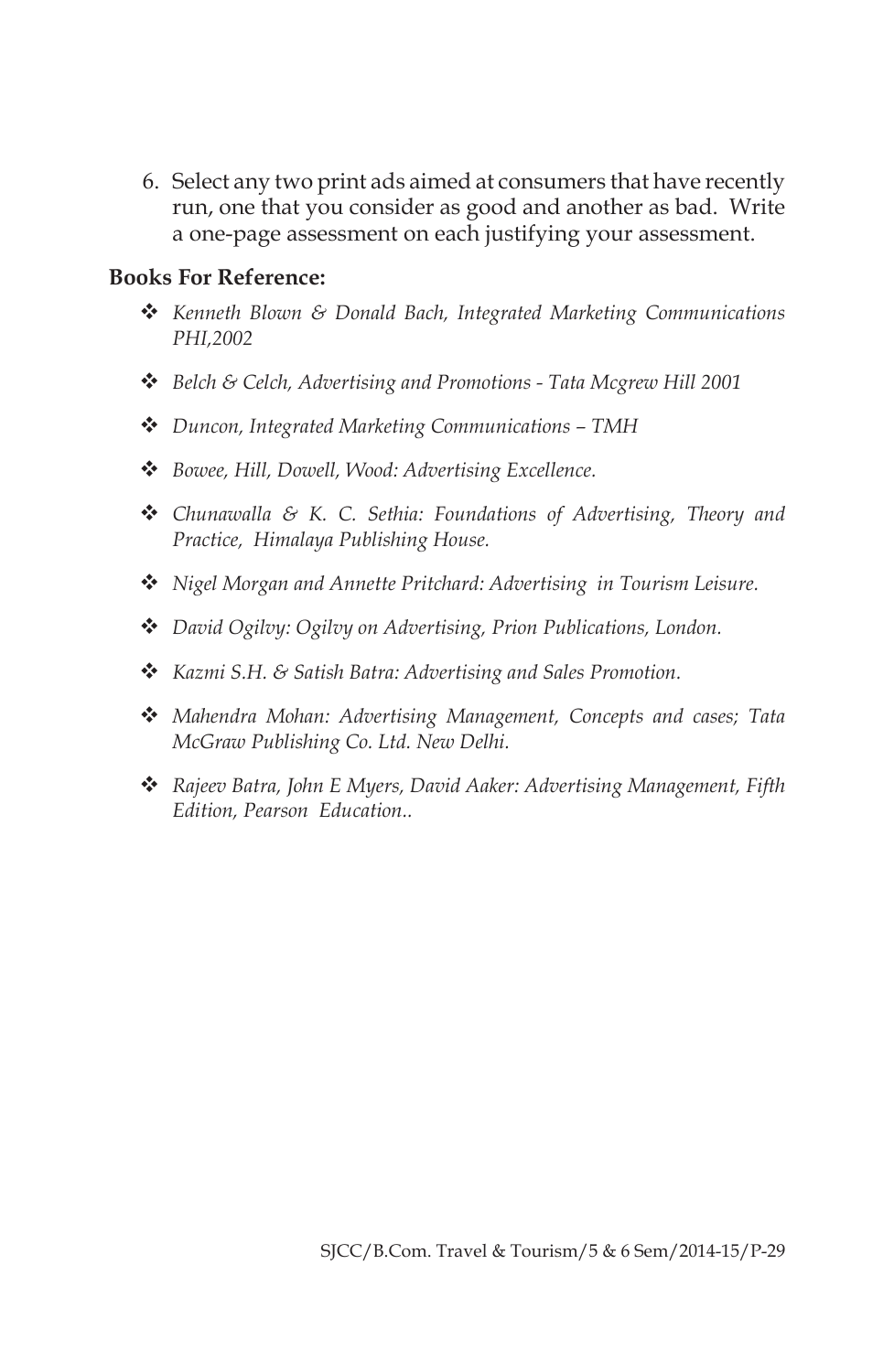### **SEMESTER - VI**

# **C2 12 604: ENTREPRENEURSHIP DEVELOPMENT**

**Objectives:**

- This course gives an introduction to the basic concepts of enterprise building and equips the students with the skills and competency to create a successful enterprise.
- It also emphasizes the role and importance of business opportunities identification and assessment – business planning process and funding issues.

#### **Module – 1: Introduction to Entrepreneurship 8 Hrs**

Evolution of the concept of Entrepreneur – Growth of Entrepreneurship in India – Role of Entrepreneurship in Economic Development – Types of Entrepreneur – Entrepreneurship – Knowledge Entrepreneur –Social Entrepreneur. Women Entrepreneurs- profile and problems – Recent Trends and development – Entrepreneurial Competencies.

# **Module – 2: Commencement of a business enterprise 14 Hrs**

Identification and selection of Business Opportunities – Procedures and Formalities for Starting up a venture – Location – Clearances and permits required – Formalities – Licensing and registration procedures – Types of start-up – Challenges and Pit-falls for a new Start up – Why new Ventures Fail – Venture Development Stages.

#### **Module – 3: Financial Aspects, Ownership Structure and Legal Issues 14 Hrs**

**Financial Aspects:** Sources of Capital – Personal fund – Debt v/s Equity – Bank Loan – Venture Capital – Angel investing.

**Ownership Structure:** Sole proprietorship – Partnership – Joint venture – Corporations – Franchising. Challenges facing family owned businesses.

**Legal Issues Concerning New Ventures:** Patents – Copyrights – Trademarks and Bankruptcy.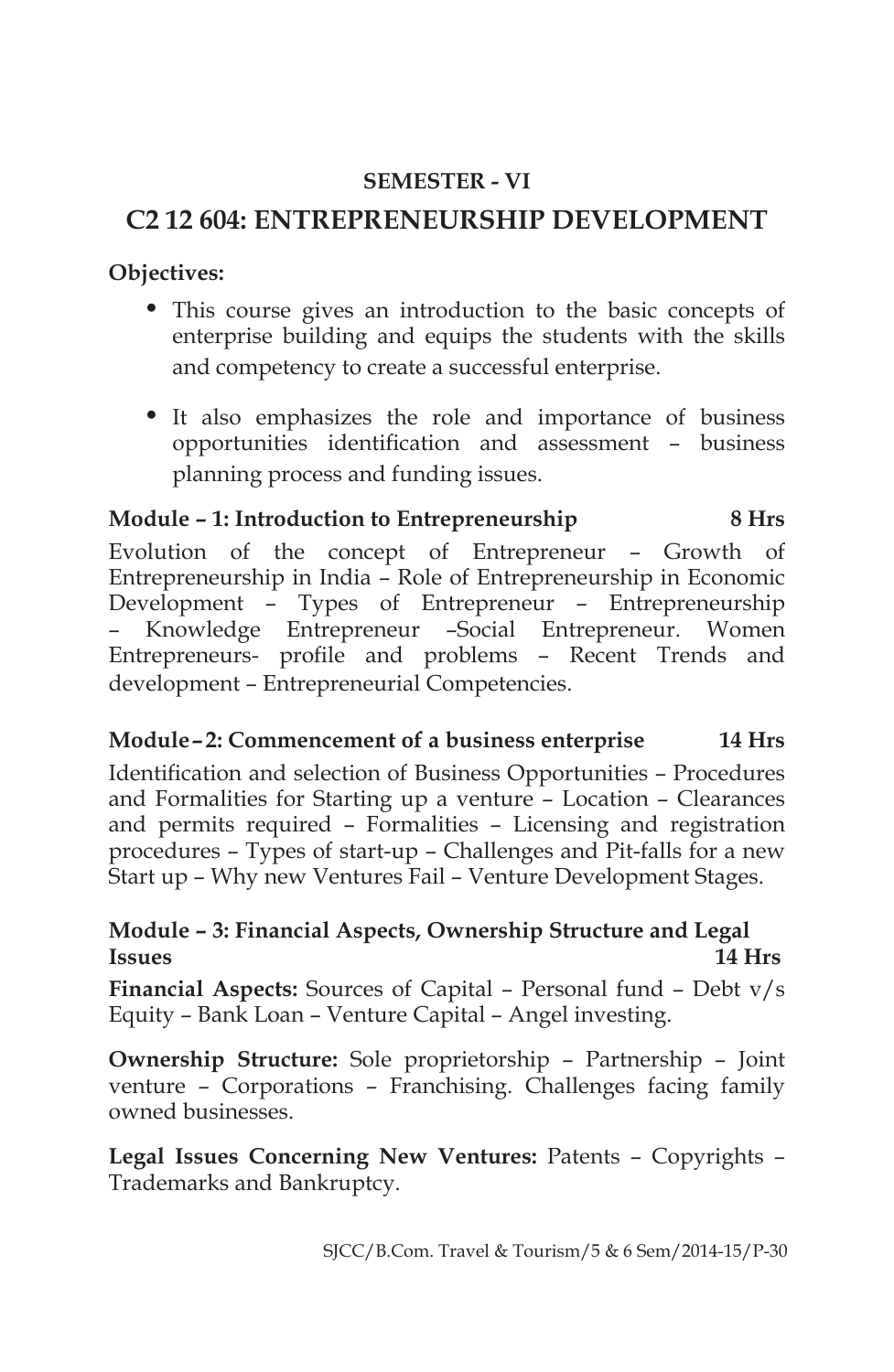# **Module – 4: Business Model and Business Plan (BP) 12 Hrs**

Business Models – Meaning, Types and purpose of business models, Meaning and Need for a BP – Scope and Value for a BP – Who should write the plan? - Presenting and writing the business plan - Financial Aspect-Marketing Aspect-HR aspect-Social Aspect-Technical aspect- – Why some business plans fail. Evaluation of the plan by potential lenders and investors

#### **Module - 5: Assistance for Entrepreneurs and Global Opportunities 12 Hrs**

Sources of financial and non-financial support for SSI entrepreneurs – Institutional support and taxation benefits – International environment – Methods of going International – Entering international marketplace – Types of documents required for Export oriented business and Travel agencies.

### **Skill Development:**

*(These activities are only indicative, the Faculty member can innovate)*

- 1. Convert your business ideas by drafting a business plan and carefully evaluate the possible business opportunities.
- 2. Prepare a brief case study based on any successful local entrepreneur by analyzing the failures and success factors.
- 3. List out and analyze the profiles of any three new age Entrepreneurs.
- 4. Visit the DIC and make list of the various existing institutions supporting Entrepreneurs in Karnataka and analyze the facilities provided by them.
- 5. Arrange for a guest lecture by an entrepreneur of your choice.
- 6. Analyze the scope of Angel Investing and Venture Capital in India.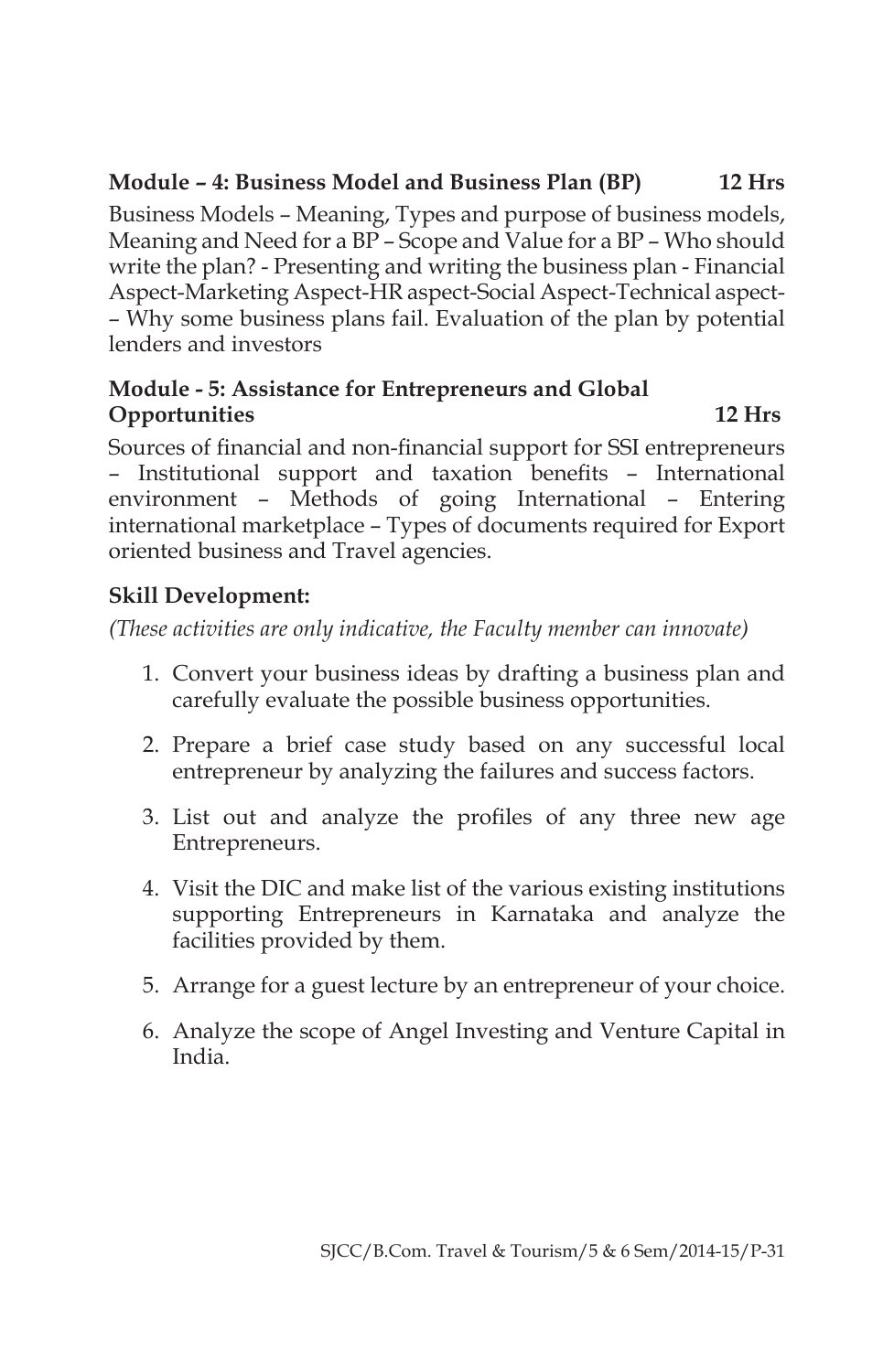- v *Colin Coulson Thomas: The Knowledge Entrepreneur, Kogan Page Publications.*
- v *Donald F. Kuratko & Richard M. Hodgetts: Entrepreneurship Theory Process and Practice, Sixth Edition, Thomson South Western Publications.*
- v *Dr. Sudhir Sharma, Balraj Singh & Sandeep Singhal: Entrepreneurship Development, Wisdom Publications, New Delhi.*
- v *Government of India: Report of the Committee on Development of Small and Medium Entrepreneurs, 1975.*
- v *Mark. J. Dollinger: Entrepreneurship, Strategies and Resources, Pearson Edition.*
- v *P. C. Jain: Handbook for Entrepreneurs, Entrepreneurship Development of India, Oxford Publications.*
- v *Robert D. Hisrich, Michael P. Peters & Dean A. Shepherd: Entrepreneurship, Sixth edition, Tata McGraw Hill Publications.*
- v *S. S. Khanka: Entrepreneurship Development, S. Chand Publications.*
- v *S. V. S. Sharma: Developing Entrepreneurship Issues and Problems.*
- v *Udai Pareek & T. V. Rao: Developing Entrepreneurship*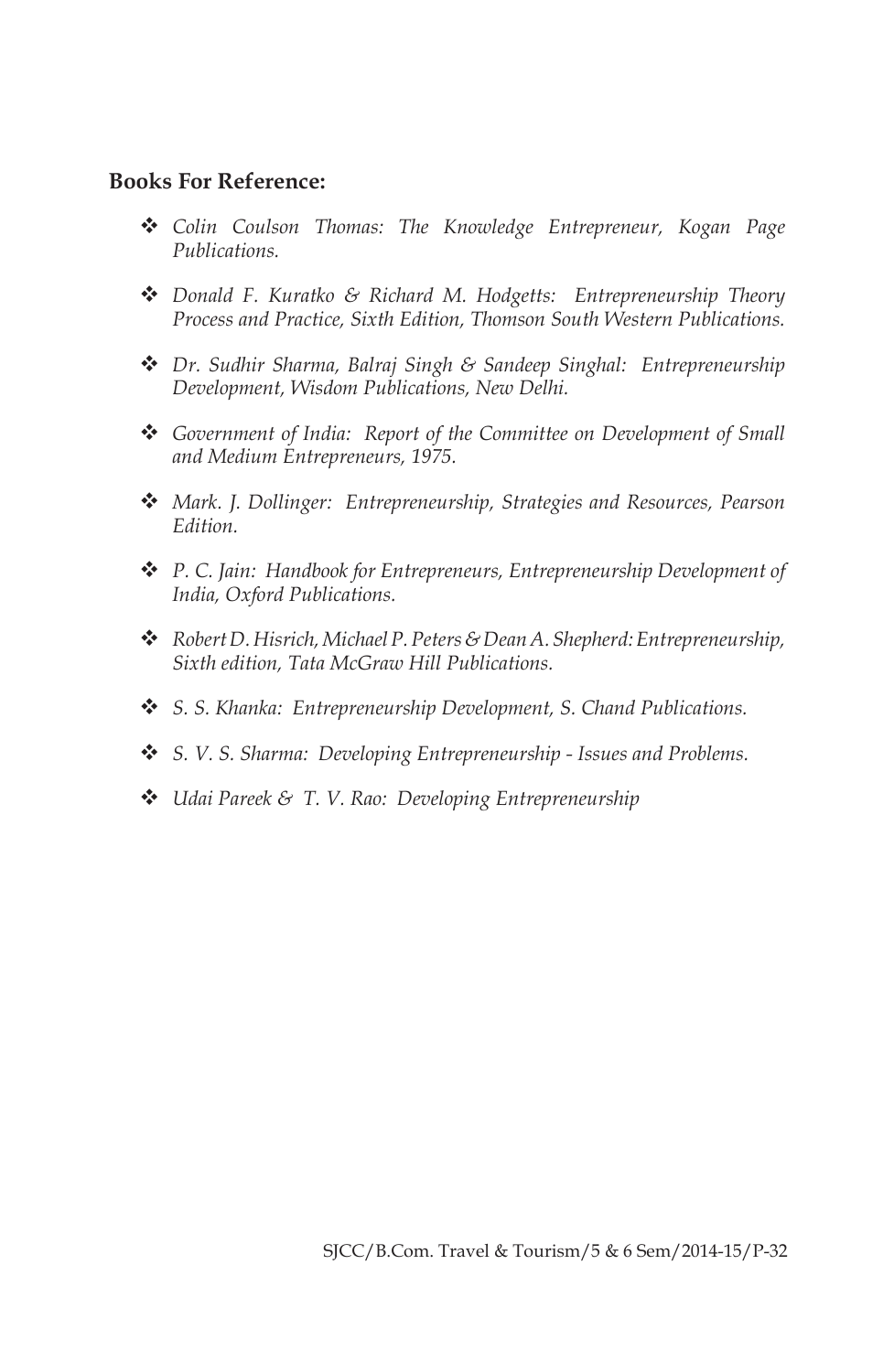# **SEMESTER – VI Elective – III C2 12 605:**

# **INTERNATIONAL AIRLINE MANAGEMENT**

#### **Objective:**

This Topic gives the student knowledge about the aviation industry, Airport procedures and facilities including passenger service in an Airport to start their career in Airport as an Airline ground staff or an Airport customer service executive.

#### **Module – 1: An Introduction - Aviation Industry 6 Hrs.**

History/Origin of Aviation Industry - Key Historical Milestones -Benefits and Challenges in this profession Various Job Opportunities - How airlines work? - Anatomy of an Airline - Requirements for being an Airline professional.

#### **Module – 2: Understanding the Airport 5 Hrs.**

Importance of the Air Transportation Industry - Passengers preference towards Airlines - What is an Airport? - Physical Components of an Airport Terminal - Types of Airport Terminal - Safety and Security - New Techniques to enhance security for passengers - Airports across country with various advanced technologies - Foreign Exchange.

#### **Module – 3: Airport Handling and Passenger Service 15 Hrs.**

Passenger Service - Introduction to Airport Handling - Definition and Nature Of Work - Procedure at Check-in counters - Segregation of passengers - Floor Walking - Quick check-in procedures - Lounge Management - Customer Assistance at the Airport - Boarding Gate - Manual / Automated check - Baggage Services - Types of Baggage Concept - Excess Baggage check - Importance of Tagging the Baggage - Ramp Service - Co-ordination with various Departments - Loading and Off-Loading - On-Time Performance – Arrivals - Handling Complaints / Queries - Follow-up of Lost/ Damaged Luggage - Basics of Load and Trim - Checklist for Flight Handing.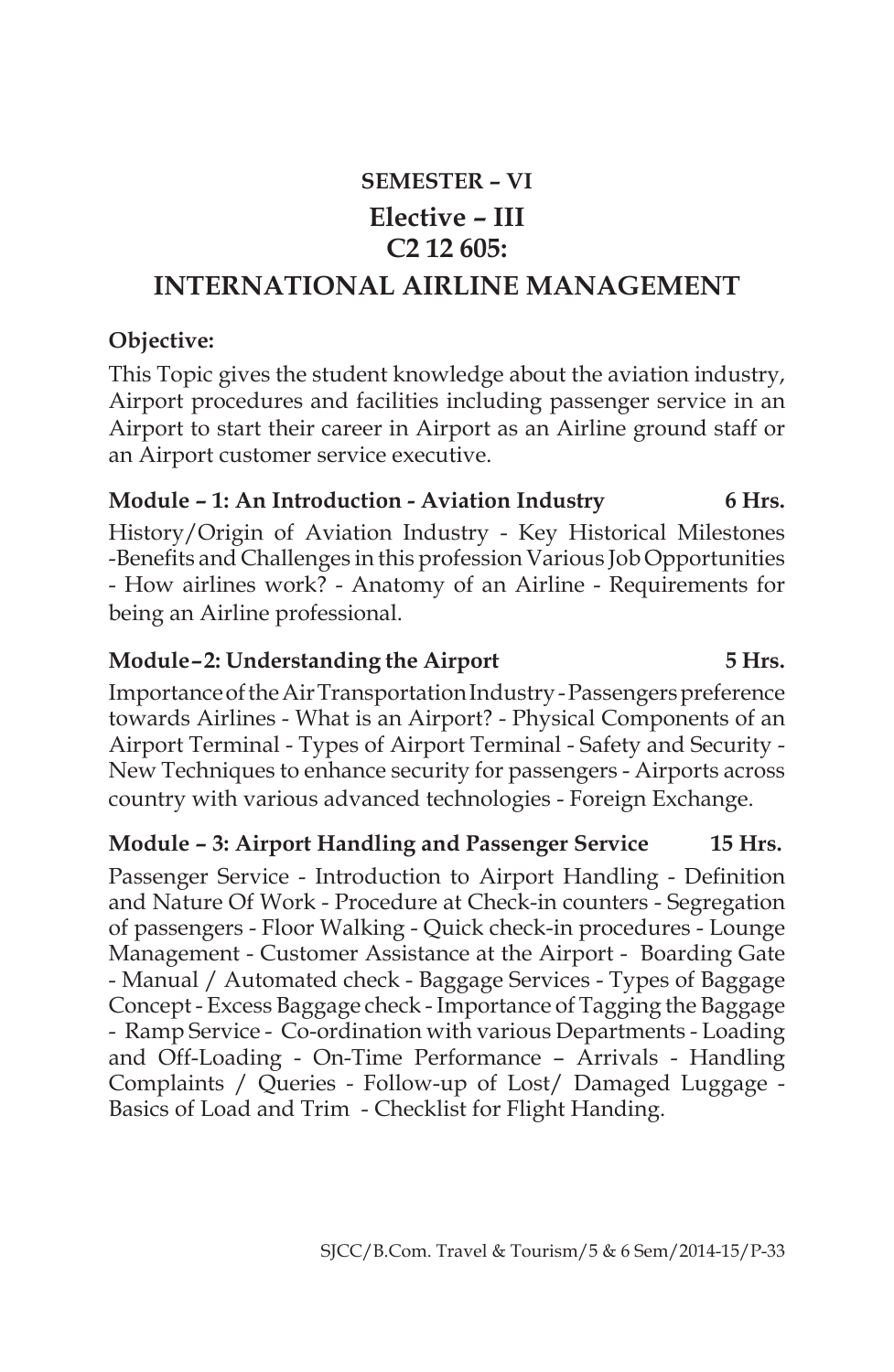### **Module – 4: Types of Aircraft and facilities 13 Hrs.**

Aircraft Familiarization - Aircraft Layout /Seating - In-flight Service - Meal Services - Types of Meals - Classification of Services - Classes Of Travel - Aircraft Systems and Terminology - In-flight Announcement - Theory of Flight (Take Off and Landing).

#### **Module - 5: Special Passenger Handling 3 Hrs.**

VIP/CIP Passenger Handling - Guest Relations Services - Unaccompanied minor - Significance of Documentation - Meals / Seating for UMNR - Expectant Mothers – Infants Handling – Group Travel – Pet in Cabin - Passengers requiring Medical Assistance.

#### **Module - 6: Customer Service Management 11 Hrs.**

Co-ordination and Communication at work - Roles and Responsibilities - Flight Preparations - Introduction to Crew Resource Management (CRM) - Introduction to Customer Relationship Management - Importance of Customer Service - Techniques: Making Customers feel important - Handling Difficult Queries and Complaints - Managing Quality Control - Communication Guidelines.

#### **Module - 7: Grooming 7 Hrs.**

Importance of grooming and self confidence - Good Grooming Practices - Personal Hygiene - Healthy Lifestyle - Personality Developments.

# **Skill Development:**

*(These activities are only indicative, the Faculty member can innovate)*

- 1. Airport field visit.
- 2. Research the carrier loyalty programs presently available, list the participating national carrier programs, list different levels, rewards and privileges available in each level.
- 3. Interview two Airline customer service professionals to determine strategies adopted by them to increase customer satisfaction.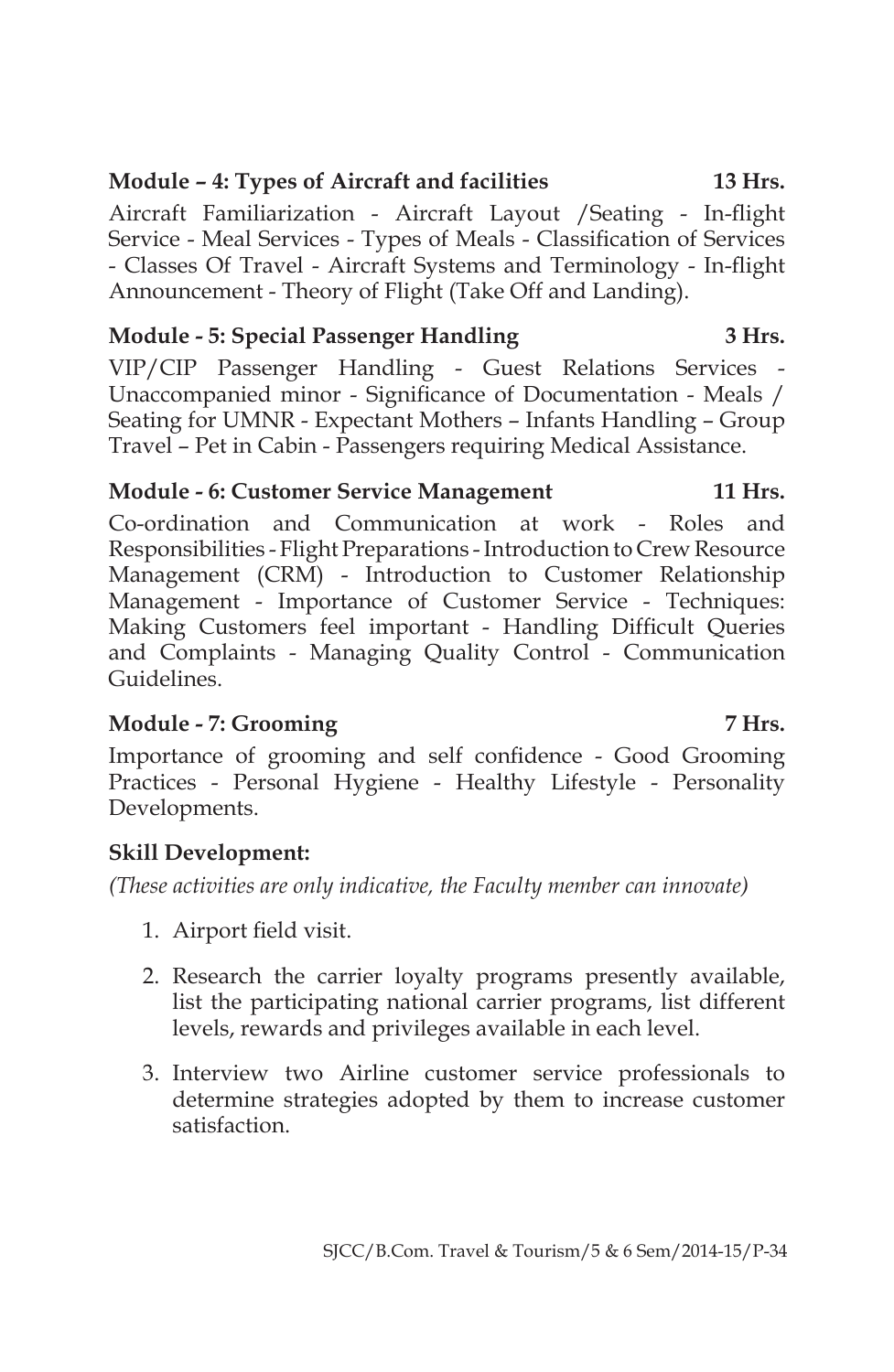- v *Travel and Tourism Management from IATA*
- v *Travel & Tourism management from WTO*
- v *Travel & Tourism management from west wind Aviation Academy, Arizona, USA.*
- v *Lonely Planet Publications.*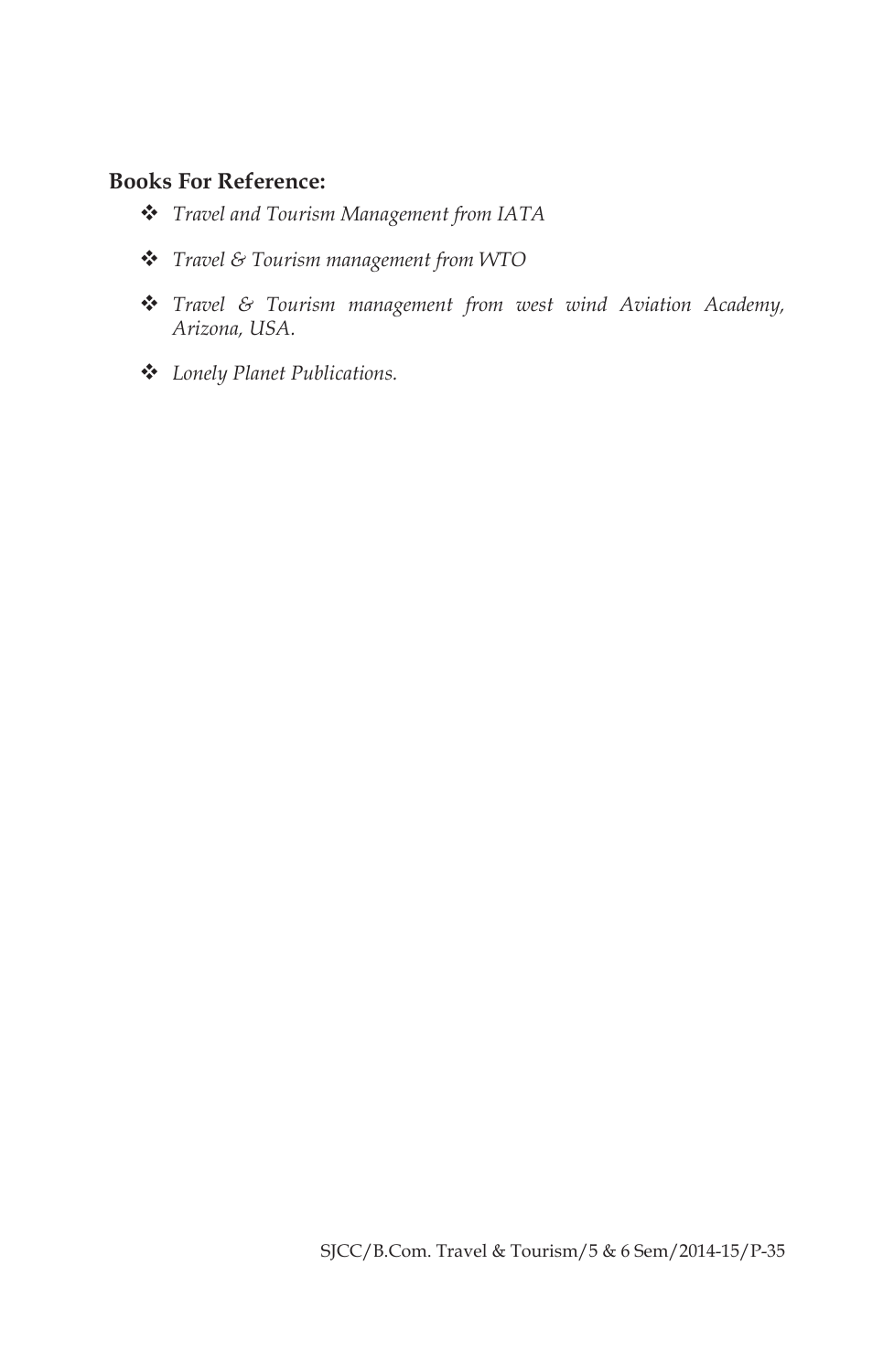# **SEMESTER – VI Elective – IV C2 12 606:**

# **AIR CARGO AND LOGISTICS MANAGEMENT**

#### **Objective:**

To provide the students knowledge about the Air Cargo agency operations, capacity of an aircraft load factor. Handling special cargos and related document for safe transport of goods.

#### **Module – 1: Air Cargo Agency - An Introduction 8 Hrs**

International Federation of Freight Forwarders Associations – Introduction – History and Organization – Objectives – IATA Cargo Agent – How to become an IATA Cargo agent – Rights and Obligation – Relation between Cargo Agent and the Airlines – Services – Consolidator – Rate Structure – Break Bulk Agent – Documents required for transportation by Air.

#### **Module – 2: Aircraft Handling 15 Hrs**

Aircraft Structure – Categories – Configuration – Aircraft Layout – Payload/Traffic Load – Weight/Volume Limitation – Aircraft handling facilities – Cargo Terminal Facilities – Cargo booking procedure – Special Cargoes (Dangerous goods/Live Animals/ Valuable cargo/Perishable cargo/Wet Cargo/Human Remains)

#### **Module – 3: Air Cargo Rating 20 Hrs**

Rating systems – Air Cargo Tariff – Rounding (Currency/Weight/ Size) – Volume weight – Chargeable weight – General Cargo Rates (GCR) – Specific Cargo Rates (SCR) – Class Rate – Lower charge in higher weight category – Valuation Charges – Airway bill.

#### **Module – 4: Introduction to Logistics and Supply chain Management 5 Hrs**

Introduction to Logistics -Definitions of International Logistics, Reasons of Implementation of Logistics, Phases of Movement of Material, Concepts of Business Logistics - Introduction to Supply Chain Management, International Supply Chain.